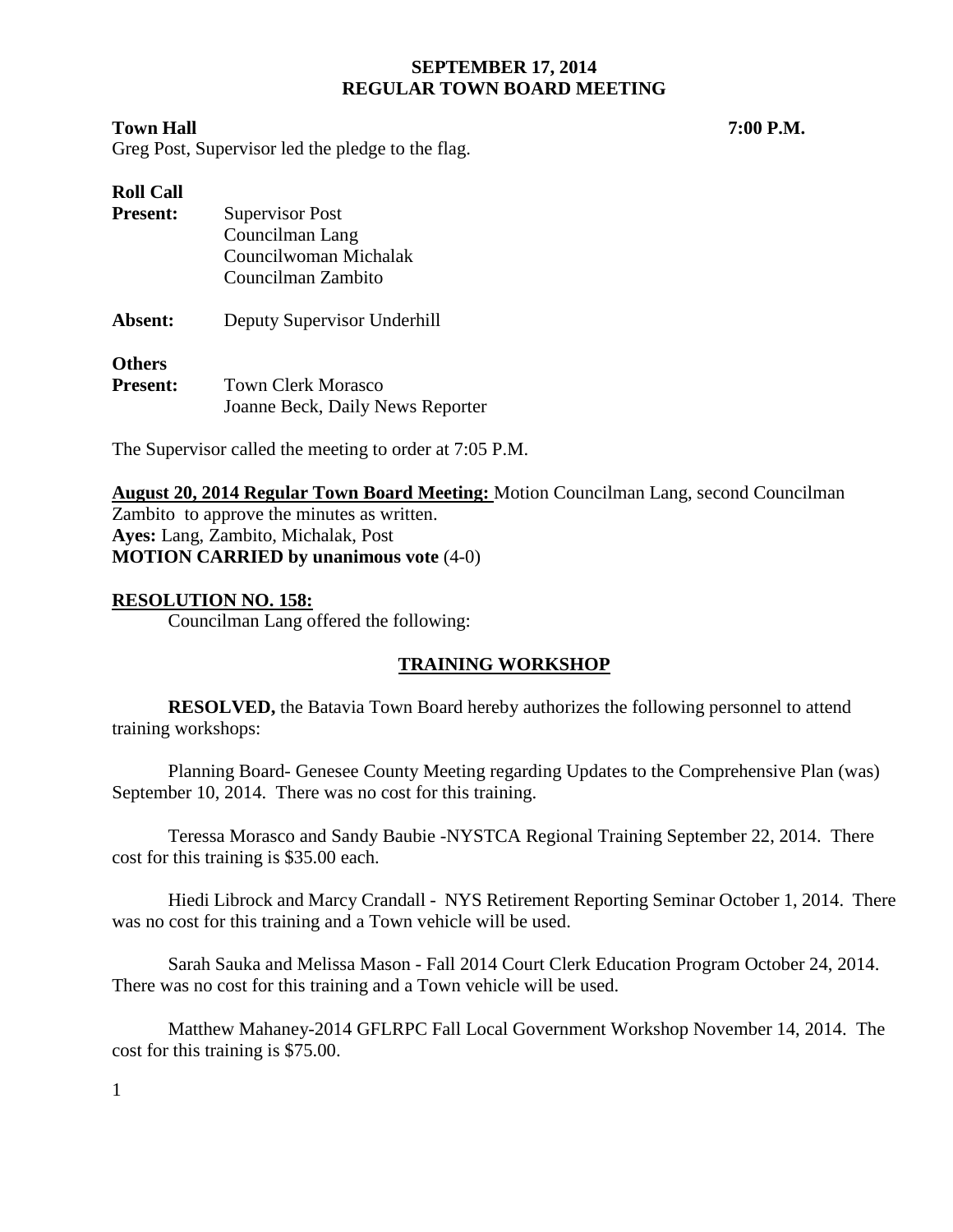**Second by**: Councilman Zambito **Ayes:** Lang, Zambito, Michalak, Post **APPROVED by unanimous vote** (4-0)

#### **RESOLUTION NO. 159:**

Supervisor Post offered the following:

## **VILLAGER CONSTRUCTION INCORPORATED APPROVAL OF CHANGE ORDER NO. 2 WEST MAIN SEWER IMPROVEMENTS CONTRACT NO. 2**

**WHEREAS,** Villager Construction, Incorporated is under contract with the Town of Batavia for the West Main Street Road Sewer Improvements; and

**WHEREAS,** the Town has requested additional revisions to the original design of portions of the pump stations; and

**WHEREAS,** Villager Construction, Incorporated has submitted a change order request for the requested revisions in the amount of twenty-four thousand six dollars and fifteen cents (\$24,006.15), as shown on the attached Change Order No.2; and

**WHEREAS,** the Town Engineer has reviewed the change order request and recommends approval of the change order request.

## **NOW, THEREFORE, BE IT**

**RESOLVED,** the Town of Batavia hereby approves Change Order No.2 for Contract No.2 and authorizes the Supervisor to execute Change Order No.2, a copy of which shall be annexed hereto and made part of the Town Board Minutes, in the amount of twenty-four thousand six dollars and fifteen cents (\$24,006.15). The approved change order is subject to approval by USDA-Rural Development.

**Second by:** Councilman Lang **Ayes:** Post, Lang, Michalak, Zambito **APPROVED by unanimous vote** (4-0)

## **RESOLUTION NO. 160:**

Councilwoman Michalak offered the following:

## **AUTHORIZING PARTICIPATION IN YEAR 2015 JOINT YOUTH PROGRAM**

**WHEREAS,** the Town of Batavia has previously participated in a Joint Youth Project along with the following communities: the City of Batavia (Program R006); the Town and Village of Oakfield and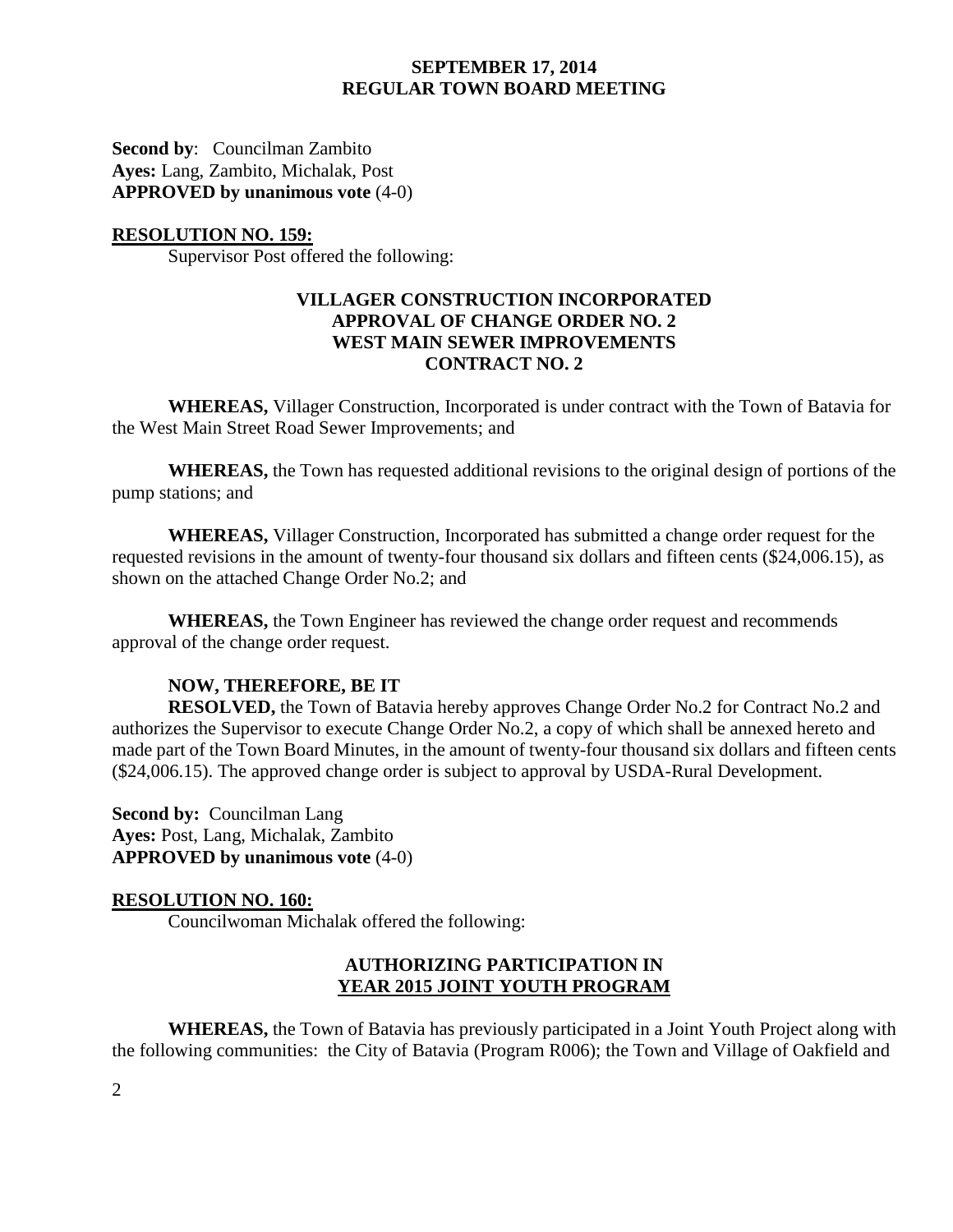Town of Alabama (Program R005); the Towns of Pembroke and Darien and the Village of Corfu (Program R004); the Town and Village of Alexander (Program R003); the Town and Village of Bergen and the Town of Byron (Program R002); and the Town and Village of Elba (Program R001), and

**WHEREAS**, the Town of Batavia's contribution to this joint youth project is \$9,237.00.

## **NOW, THEREFORE, BE IT**

**RESOLVED**, that the Batavia Town Board hereby approves and authorizes the Town's participation in the aforementioned Joint Youth Project in the year 2015; and be it further

**RESOLVED,** that the year 2015 Joint Youth Project as herein described is approved, as are Town's contributions as specified for this program in the year 2015:

| <b>Programs</b>         | <b>Town of Batavia Share</b> |  |
|-------------------------|------------------------------|--|
|                         |                              |  |
| City of Batavia (R006)  | \$3,442.00                   |  |
| Pembroke, et al. (R004) | \$2,080.00                   |  |
| Oakfield/Alabama (R005) | 997.00                       |  |
| Elba (R001)             | 906.00                       |  |
| Byron/Bergen (R002)     | 906.00                       |  |
| Alexander (R003)        | 906.00                       |  |
| Total                   | \$9,237.00                   |  |
|                         |                              |  |

**Second by:** Councilman Zambito **Ayes:** Michalak, Zambito, Lang, Post **APPROVED by unanimous vote** (4-0)

## **RESOLUTION NO. 161:**

Councilman Zambito offered the following:

## **APPOINTMENT TO ASSESSMENT BOARD OF REVIEW**

**WHEREAS**, Robert Shell's term on the Assessment Board of Review expires September 30, 2014.

## **NOW, THEREFORE, BE IT**

**RESOLVED,** the Batavia Town Board hereby re-appoints Robert Shell, 5235 East Main Street Road, Batavia, New York, to the Town of Batavia Assessment Board of Review, commencing October 1, 2014 and expiring September 30, 2019; and be it further

**RESOLVED,** said member appointed is subject to completing the required training within each calendar year; and be it further

**RESOLVED,** if the training is incomplete, the Town Board will consider the position vacant and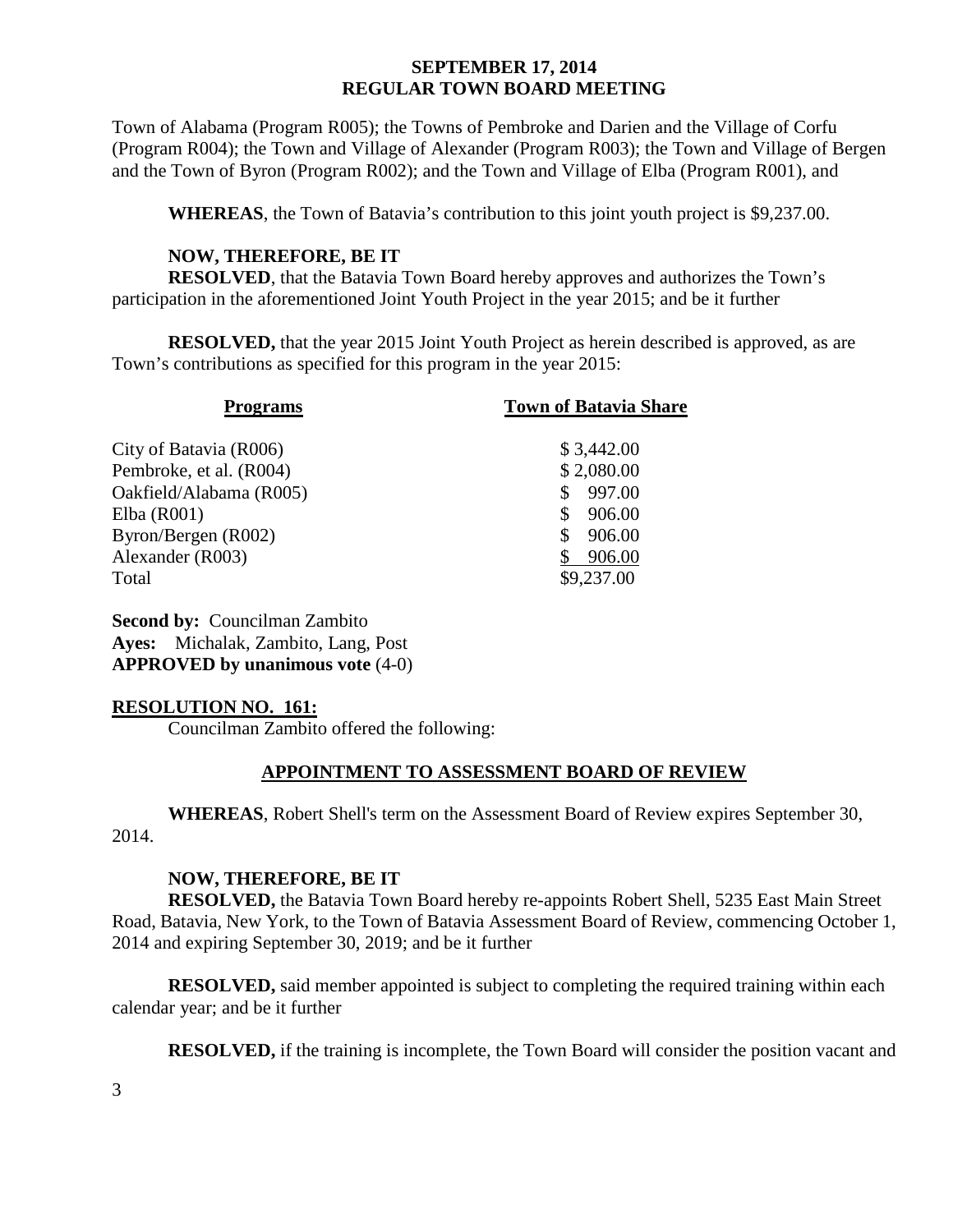re-advertise to fill the vacancy.

**Second by: Councilwoman Michalak Ayes:** Zambito, Michalak, Lang, Post **APPROVED by unanimous vote** (4-0)

# **RESOLUTION NO. 162:**

Councilman Lang offered the following: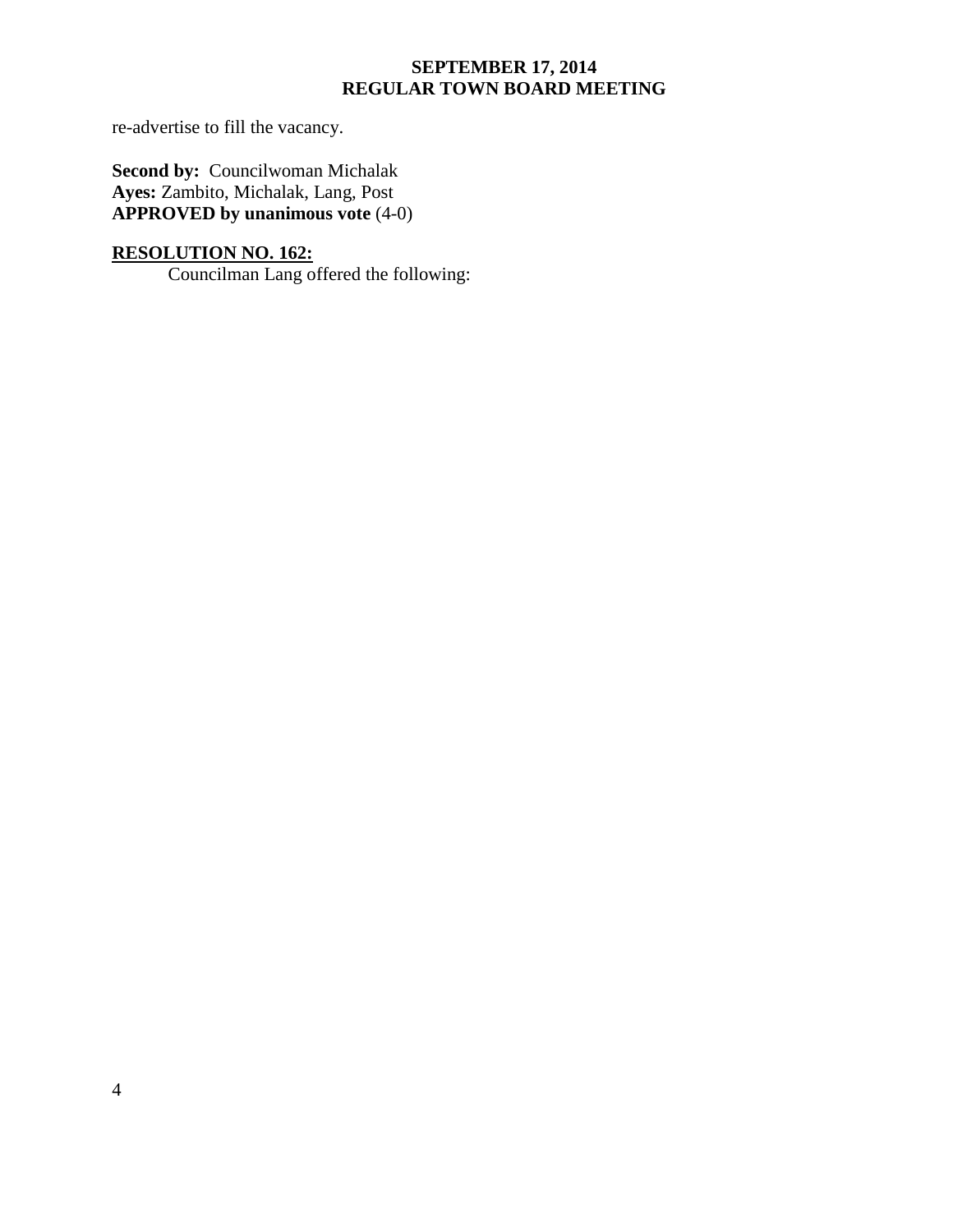Position 5

**RUS BULLETIN 1780-27** 

**APPROVED** OMB. No. 0572-0121

#### **LOAN RESOLUTION**

(Public Bodies)

A RESOLUTION OF THE TOWN Council

Town of Batavia OF THE

AUTHORIZING AND PROVIDING FOR THE INCURRENCE OF INDEBTEDNESS FOR THE PURPOSE OF PROVIDING A PORTION OF THE COST OF ACQUIRING, CONSTRUCTING, ENLARGING, IMPROVING, AND/OR EXTENDING ITS

**Water-Pratt** 

pursuant to the provisions of

FACILITY TO SERVE AN AREA LAWFULLY WITHIN ITS JURISDICTION TO SERVE.

# WHEREAS, it is necessary for the Town of Batavia

(Public Body)

(herein after called Association) to raise a portion of the cost of such undertaking by issuance of its bonds in the principal amount of

#### \$516,000

 $\ddot{\cdot}$ 

#### Subject to NYS Financial Law

: and

WHEREAS, the Association intends to obtain assistance from the United States Department of Agriculture, (herein called the Government) acting under the provisions of the Consolidated Farm and Rural Development Act (7 U.S.C. 1921 et seq.) in the planning. financing, and supervision of such undertaking and the purchasing of bonds lawfully issued, in the event that no other acceptable purchaser for such bonds is found by the Association:

NOW THEREFORE, in consideration of the premises the Association hereby resolves:

- 1. To have prepared on its behalf and to adopt an ordinance or resolution for the issuance of its bonds containing such items and in such forms as are required by State statutes and as are agreeable and acceptable to the Government.
- To refinance the unpaid balance, in whole or in part, of its bonds upon the request of the Government if at any time  $2.$ it shall appear to the Government that the Association is able to refinance its bonds by obtaining a loan for such purposes from responsible cooperative or private sources at reasonable rates and terms for loans for similar purposes and periods of time as required by section 333(c) of said Consolidated Farm and Rural Development Act (7 U.S.C. 1983(c)).
- To provide for, execute, and comply with Form RD 400-4, "Assurance Agreement," and Form RD 400-1, "Equal  $\overline{3}$ . Opportunity Agreement," including an "Equal Opportunity Clause," which clause is to be incorporated in, or attached as a rider to, each construction contract and subcontract involving in excess of \$10,000.
- To indemnify the Government for any payments made or losses suffered by the Government on behalf of the Association. Such indemnification shall be payable from the same source of funds pledged to pay the bonds or any other legal ly permissible source.
- That upon default in the payments of any principal and accrued interest on the bonds or in the performance of any 5. covenant or agreement contained herein or in the instruments incident to making or insuring the Ioan, the Government at its option may (a) declare the entire principal amount then outstanding and accrued interest immediately due and payable, (b) for the account of the Association (payable from the source of funds pledged to pay the bonds or any other legally permissible source), incur and pay reasonable expenses for repair, maintenance, and operation of the facility and such other reasonable expenses as may be necessary to cure the cause of default, and/or (c) take possession of the facility, repair, maintain, and operate or rent it. Default under the provisions of this resolution or any instrument incident to the making or insuring of the loan may be construed by the Government to constitute default under any other instrument held by the Government and executed or assumed by the Association, and default under any such instrument may be construed by the Government to constitute default hereunder.
- Not to sell, transfer, lease, or otherwise encumber the facility or any portion thereof, or interest therein, or permit others 6. to do so, without the prior written consent of the Government.
- Not to defease the bonds, or to borrow money, enter into any contractor agreement, or otherwise incur any liabilities 7. for any purpose in connection with the facility (exclusive of normal maintenance) without the prior written consent of the Government if such undertaking would involve the source of funds pledged to pay the bonds.
- To place the proceeds of the bonds on deposit in an account and in a manner approved by the Government. Funds may be 8. deposited in institutions insured by the State or Federal Government or invested in readily marketable securities backed by the full faith and credit of the United States. Any income from these accounts will be considered as revenues of the system.
- To comply with all applicable State and Federal laws and regulations and to continually operate and maintain the facility in good condition.
- 10. To provide for the receipt of adequate revenues to meet the requirements of debt service, operation and maintenance, and the establishment of adequate reserves. Revenue accumulated over and above that needed to pay operating and maintenance, debt service and reserves may only be retained or used to make prepayments on the loan. Revenue cannot be used to pay any expenses which are not directly incurred for the facility financed by USDA. No free service or use of the facility will be permitted.

accurity will be permitted.<br>According to the Paperwork Reduction Act of 1995, an agency may not conduct or sponsor, and a person is not required to respond to, a collection of information unless<br>It displays a valid OMB con r collection is estimated to average I how per response, including the time for reviewing instructions, searching existing data sources, gathering and maintaining the<br>data needed, and completing and reviewing the collectio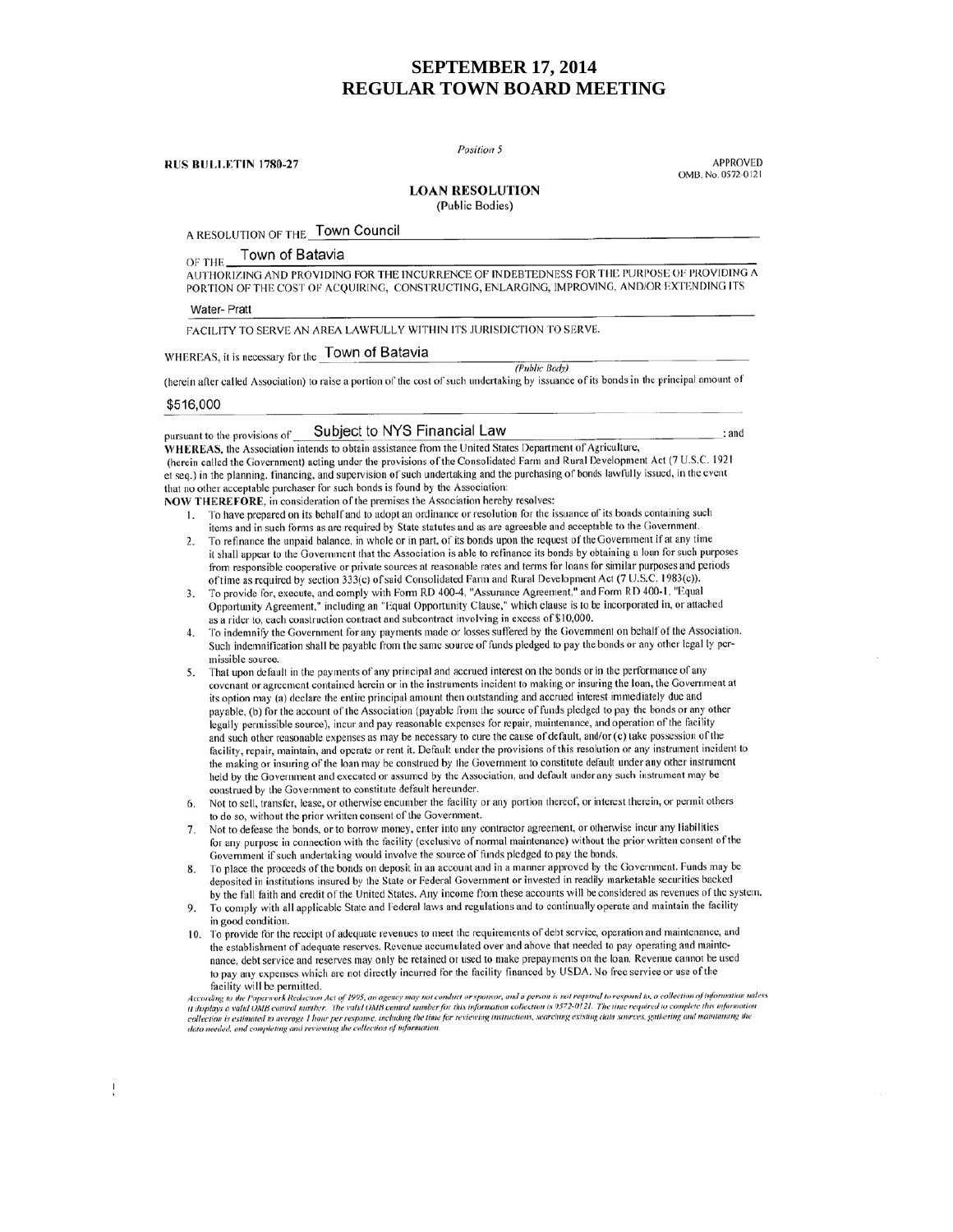**Second by: Councilwoman Michalak Ayes:** Lang, Michalak, Zambito, Post **APPROVED by unanimous vote** (4-0)

## **RESOLUTION NO. 163:**

Supervisor Post offered the following:

## **PITNEY BOWES POSTAGE METER RENTAL AGREEMENT**

**WHEREAS,** on April 21, 2010 the Town entered into a Postage Meter Rental agreement for 51 months at a cost of \$106.00 per month; and

**WHEREAS,** the agreement is said to expire in September 2014 and

**WHEREAS,** the Town received a new quote from Pitney Bowes to replace the obsolete postage meter and re-enter into a new postage meter rental agreement, at a cost of \$94.90 per month.

## **NOW, THEREFORE, BE IT**

**RESOLVED,** the Batavia Town Board hereby authorizes the replacement of the obsolete postage meter (from DM200 to DM225) and enter into a Postage Meter Rental Agreement with Pitney Bowes in the amount of ninety-four dollars and ninety cents (\$94.90) per month, effective September 2014 for 60 months; and be it

**FURTHER RESOLVED,** the Town Supervisor is hereby authorized to execute the Postage Meter Rental Agreement, a copy of which is annexed hereto and made part of the Town Board Minutes.

**Second by:** Councilman Zambito **Ayes:** Post, Zambito, Lang, Michalak **APPROVED by unanimous vote** (4-0)

## **RESOLUTION NO. 164:**

Councilwoman Michalak offered the following:

## **LEAD AGENCY STATUS BIG TREE GLEN RENTAL APARTMENT UNITS**

**WHEREAS,** the Town of Batavia Planning Board wishes to assume Lead Agency status for the proposed Development of 96 housing units a 9.9 acre parcel on West Main Street Road and construction of 40 rental apartment units on a 11.9 acre parcel on West Main Street Road; and

**WHEREAS,** the Batavia Town Board does not object to the Town of Batavia Planning Board assuming this role.

**RESOLVED,** the Batavia Town Board hereby authorizes the Supervisor to execute the attached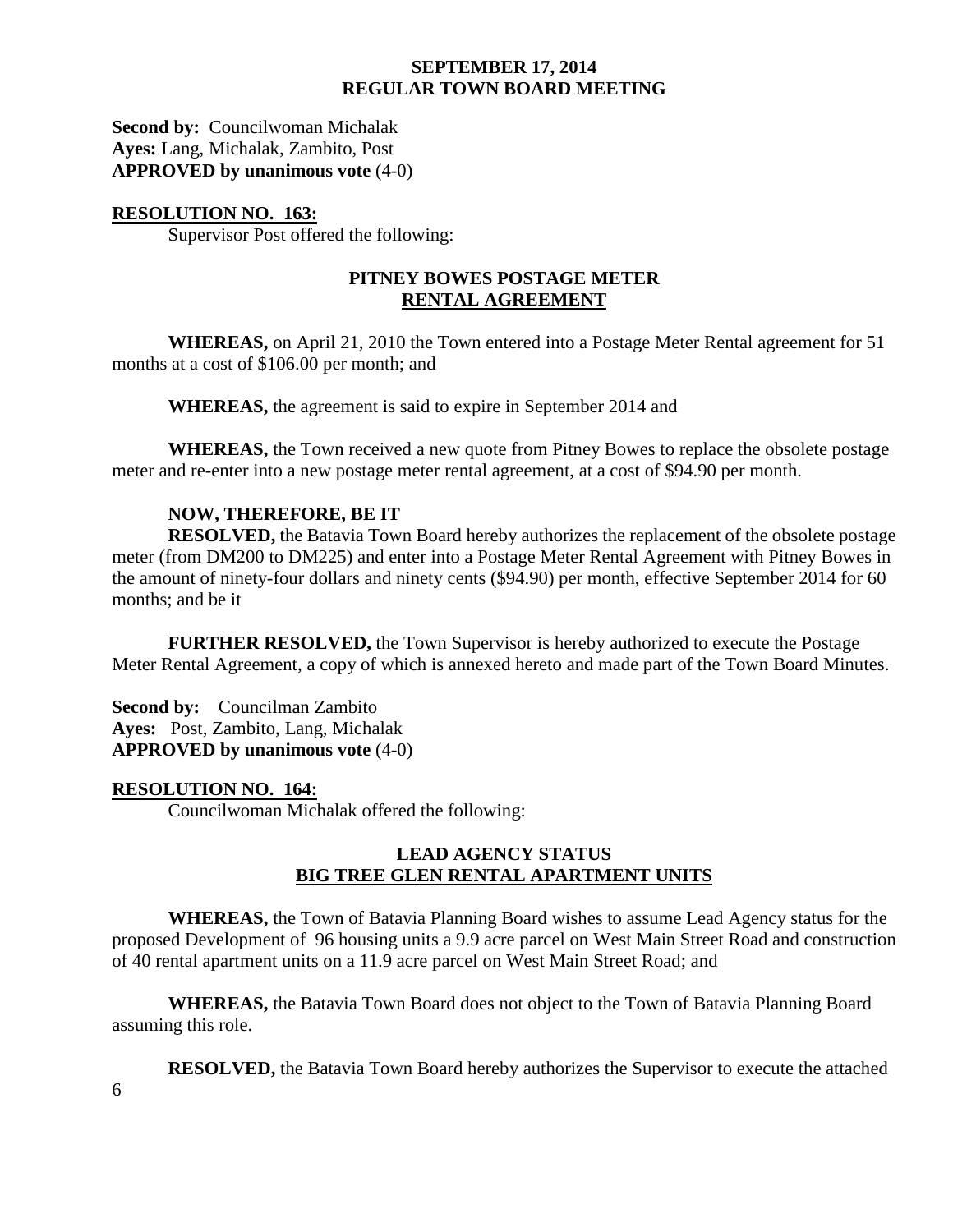SEQR Lead Agency Coordination Request Form designating the Town of Batavia Planning Board as Lead Agency for the proposed housing and apartment units, located in the Town of Batavia.

**Second by: Councilman Lang Ayes:** Michalak**,** Lang, Zambito, Post **APPROVED by unanimous vote (**4-0)

## **RESOLUTION NO. 165:**

Councilman Zambito offered the following:

## **SURPLUS EQUIPMENT**

**WHEREAS,** the Town of Batavia has determined that the following item(s) are no longer needed for Town use and that the following item(s) should be sold at auction and deleted from inventory:

- 1. 1979 2 ton trailer serial number TA07124M5DX
- 2. 1979 2 ton trailer serial number TA07124M4DX
- 3. 1989 Case Skid Steer VIN 17955G642647
- 4. Homelite gas powered cut off saw Model MP-88
- 5. Homelite gas powered cut off saw Model MP-38
- 6. Wacker gas powered plate tamper
- 7. Nine metal filing cabinets

# **NOW THEREFORE BE IT,**

**RESOLVED,** the Batavia Town Board hereby authorizes the Highway Superintendent to surplus the items listed above and sell them at auction.

**Second by:** Councilwoman Michalak **Ayes:** Zambito, Michalak, Lang, Post **APPROVED by unanimous vote (**4-0)

## **RESOLUTION NO. 166:**

Councilman Lang offered the following:

# **PURCHASE PICKUP TRUCK SNOW PLOW**

**WHEREAS,** the 2014 Town Budget reflects appropriations to purchase new pickup truck snow plows for the Highway and Water/Sewer Departments; and

**WHEREAS,** the Town solicited bids for the snow plow. Three bids were received and opened at 10:00 AM on September 10, 2014. The low bidder was Bison Turf Equipment at a cost of four thousand, three hundred, forty-eight dollars each (\$4,348.00) (bid summary attached).

## **NOW, THEREFORE, BE IT**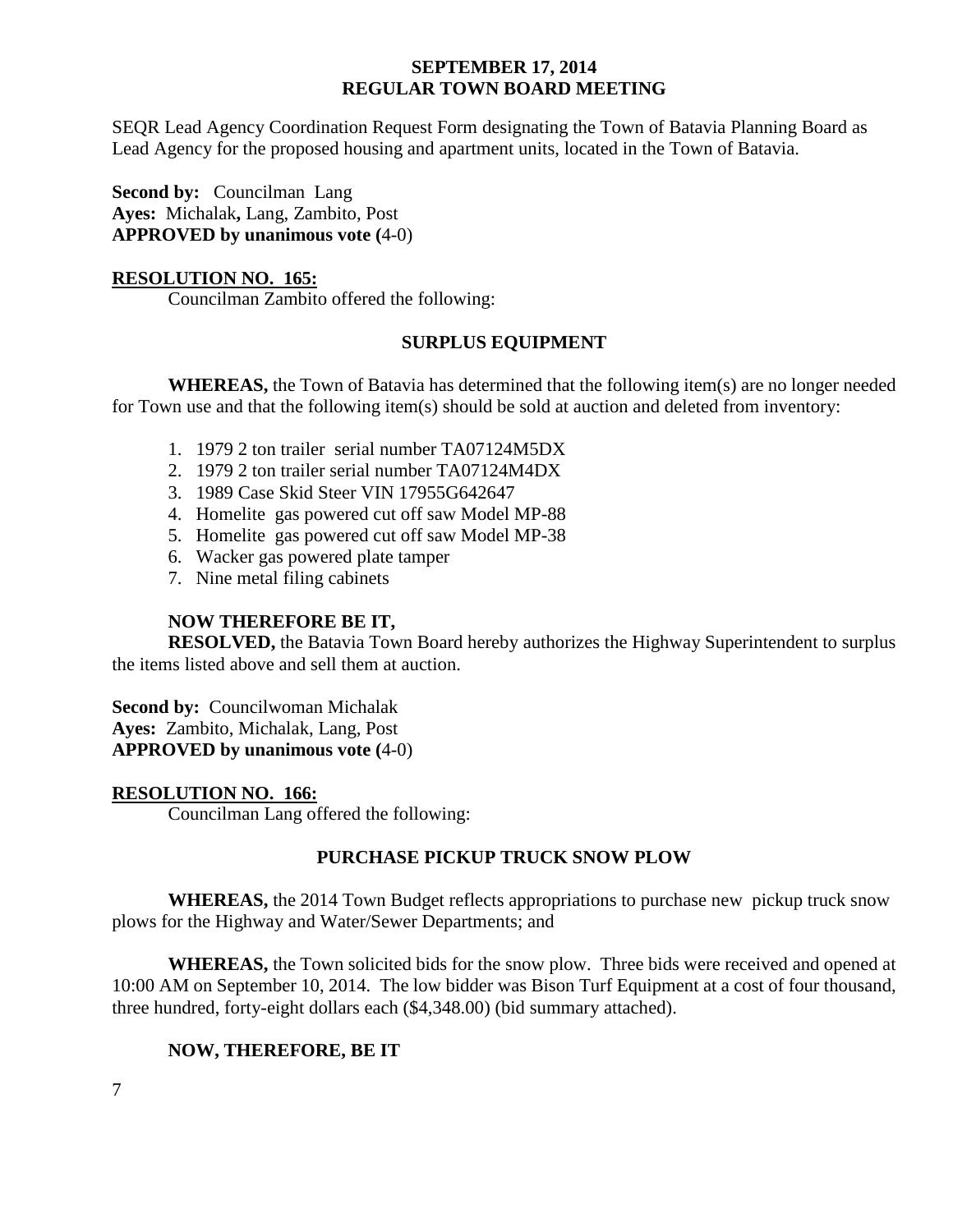**RESOLVED,** the Batavia Town Board hereby authorizes the purchase of two (2) new 2014 pickup truck snow plows from Bison Turf Equipment at a cost of four thousand, three hundred, forty-eight dollars each (\$4,348.00); and be it

**FURTHER RESOLVED,** the expenditure will be appropriated from

| DA5130.200   | \$4,348.00 |
|--------------|------------|
| SS1-8120.200 | \$3,261.00 |
| SS2-8120.200 | \$ 543.50  |
| SW8340.200   | \$ 543.50  |

**Second by: Councilwoman Michalak Ayes:** Lang, Michalak, Zambito, Post **APPROVED by unanimous vote** (4-0)

## **RESOLUTION NO. 167:**

Supervisor Post offered the following:

## **INTERNSHIP TOWN JUSTICE COURT**

**WHEREAS,** the Batavia Town Justice Court received a request from Matthew Crosby, a student at Genesee Community College, to complete a 150 hour unpaid internship in Batavia Town Court; and

**WHEREAS,** Town Justice's Michael Cleveland and Thomas Williams have no objections in offering this internship to Mr. Crosby (memo attached).

## **NOW, THEREFORE, BE IT**

**RESOLVED,** the Batavia Town Board hereby authorizes Matthew Crosby to complete a 150 hour unpaid internship in Batavia Town Court; and be it

**FURTHER RESOLVED,** prior to engaging in the internship Mr. Crosby is subject to a background check and drug and alcohol testing; and be it

**FURTHER RESOLVED,** during the internship Mr. Crosby will be subject to comply with Town Policy.

**Second by:** Councilman Lang **Ayes:** Post, Lang, Michalak, Zambito **APPROVED by unanimous vote** (4-0)

# **RESOLUTION NO. 168:**

Councilwoman Michalak offered the following: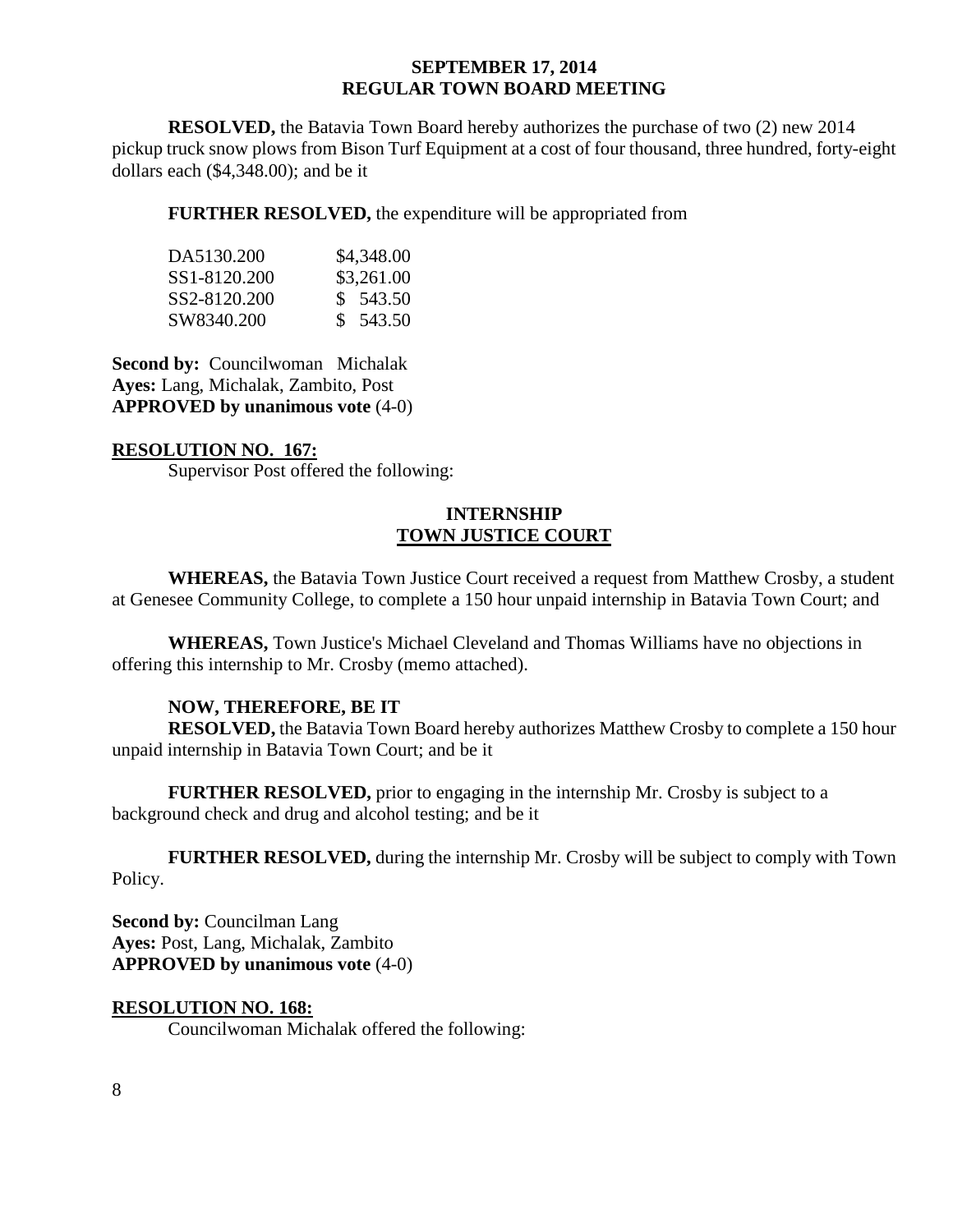## **DRUG AND ALCOHOL POLICY ALL TOWN EMPLOYEES**

**WHEREAS,** in 1995 the Town of Batavia adopted a Commercial Driver License (CDL) Alcohol and Drug Testing Policy; and

**WHEREAS,** it is prudent for insurance and liability purposes to also have an additional drug and alcohol policy to include all personnel.

## **NOW, THEREFORE, BE IT**

**RESOLVED,** the Batavia Town Board hereby adopts the Town of Batavia Drug and Alcohol Policy, a copy of which is annexed to and made a part of the minutes; and be it

**FURTHER RESOLVED,** the Secretary to the Supervisor is hereby directed to distribute the policy to each Town Employee; and be it

**FURTHER RESOLVED,** each employee is required to complete an acknowledgement of receipt and understanding of the Drug and Alcohol Policy and agrees to abide by its terms, with the executed documents being returned to the Secretary to the Supervisor to add to the personnel files.

**Second by**: Councilman Zambito **Ayes:** Michalak, Zambito, Lang, Post **APPROVED by unanimous vote** (4-0)

# TOWN OF BATAVIA DRUG & ALCOHOL POLICY

The **TOWN OF BATAVIA** (hereafter referred to as " **TOWN** ") values its employees' safety, security and performance. The **TOWN** is concerned about employees being under the influence of alcohol and/or controlled substances at work and the use of such substances in the work environment. The **TOWN** is also concerned about the possession, distribution, purchase or sale of alcohol and/or controlled substances on Town premises or while conducting business on behalf of the Town.

The **TOWN** recognizes the problem of drug and alcohol abuse in society, while also realizing that drug and alcohol dependency can be treated and controlled. The **TOWN** is committed to providing a safe work environment, one that is free of drug and alcohol abuse, for all of its employees. We expect our employees to recognize this commitment and understand that remaining "drug-free" is a condition of continued employment. The purpose of this policy is to provide a work environment that prevents drug and alcohol abuse and to offer assistance to employees who voluntarily come forward seeking help with a substance abuse problem prior to the occurrence of a violation of this policy.

#### **GENERAL PROVISIONS:**

**Employee Assistance** -The **TOWN** offers assistance to all employees for the treatment of drug and alcohol abuse through an Employee Assistance Program (EAP) authorized by the **TOWN** for this purpose. Employees are encouraged to voluntarily acknowledge a problem and to undertake a treatment program before any incident occurs under this policy which could lead to disciplinary action. If no other **TOWN** policies are violated, employees who successfully complete the program will not place their jobs in jeopardy. Employees who violate any provisions of this policy before requesting help through an employee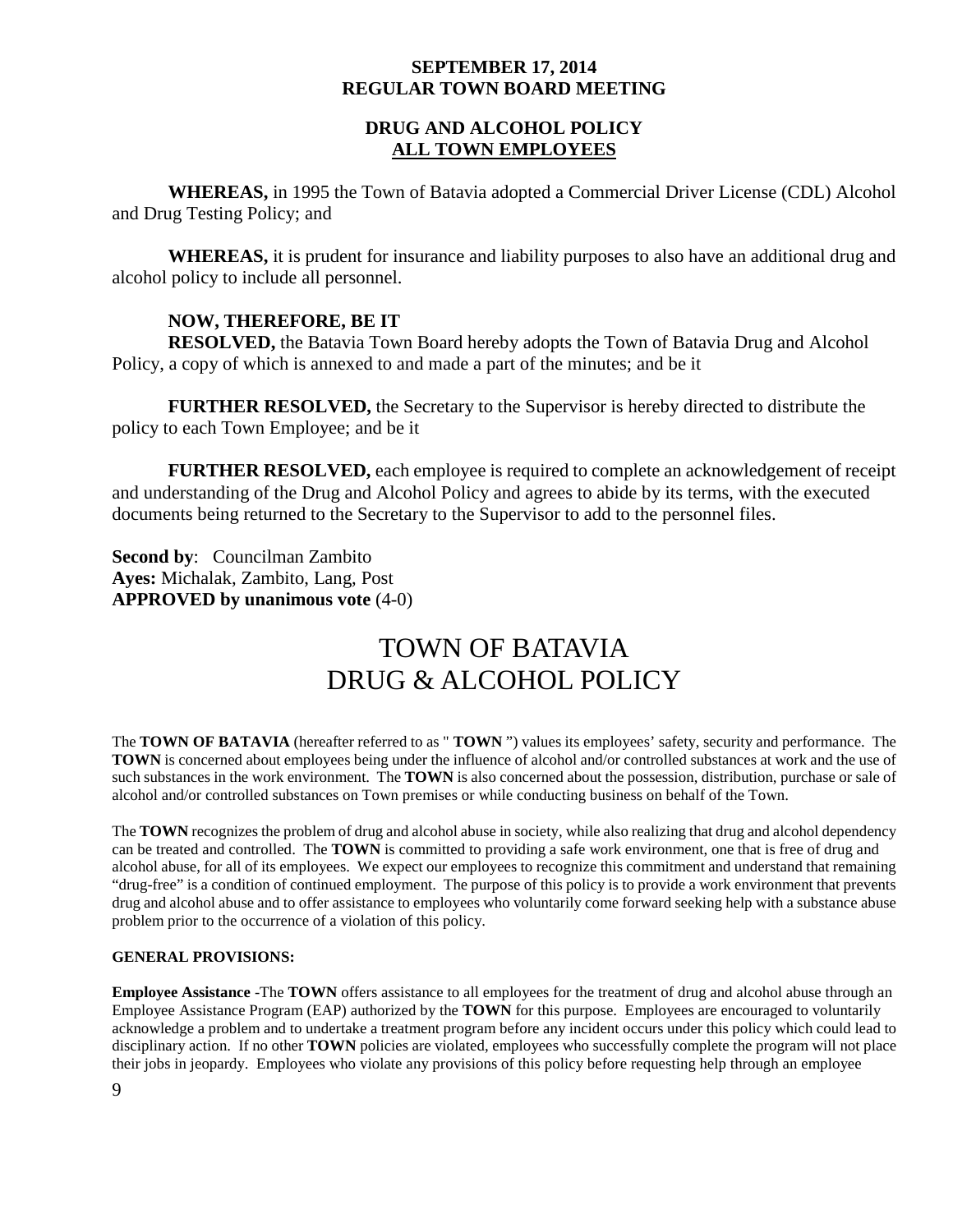assistance program will be subject to disciplinary action, up to and including discharge.

#### **Definitions**

"Drugs" or "controlled substances" as used in this policy, refers to alcoholic beverages and any substance or narcotic taken or possessed not under the supervision of a licensed health care professional including, but not limited to, marijuana, cocaine, crack, PCP, heroin, hallucinogens, amphetamines, depressants and barbiturates. It also includes prescription and over-the-counter medications, which are being used illegally, or other than as prescribed, and inhalants, such as glue and nitrous oxide.

#### **Use, Sale and Possession**

In keeping with the **TOWN**'s objective of a work place that is free of drug-and-alcohol abuse, employees will be subject to disciplinary action, up to and including discharge, for violations of the following rules:

Using, being under the influence of, selling, offering to sell, manufacturing, distributing or possessing drugs or controlled substances while on the job or on Town owned or leased property (including vehicles). Any illegal substances found on Town property, including Town-owned or leased vehicles will be turned over to the appropriate law enforcement agency and may result in criminal prosecution.

Working while under the influence of alcohol or with a detectable level of prohibited drugs in one's system.

In addition, an arrest or conviction for off-the-job drug activity (excluding alcohol) may be considered a violation of this policy (see page six Drug Free Workplace Act of 1988). In deciding what action to take for arrests or convictions, the **TOWN** may consider factors such as the nature of the charges and the effect the employee's actions may have upon other employees, the public, or the **TOWN's** reputation and image.

#### **Use of Prescription Medicine**

Employees who are undergoing prescribed medical treatment using prescription or over-the-counter drugs are responsible for being aware of any potential effect such drugs may have on their judgment and ability to perform their duties and to report such use to their supervisor or the Human Resources department prior to beginning work. This information will be handled on a confidential basis. A determination will be made if the employee's assignment is temporarily affected; the employee's job, however, will be not jeopardized. Failure of an employee to report medical treatment as required may subject the employee to disciplinary action, up to and including discharge. Employees who fail a drug or alcohol test given under this policy, without having previously notified the Company of their use of medicines that could adversely affect their ability to safely perform their job, may be subject to disciplinary action up to and including discharge.

#### **Substance Testing**

Employees and applicants for employment will be required to submit to substance testing to determine the presence of drugs or alcohol within their systems. The **TOWN** shall have the right to determine the appropriate method of testing, which may include, but is not limited to, urine, breath, hair follicle tests, or any other recognized means of substance testing.

Testing for drugs, controlled substances and alcohol will be required under the following circumstances:

All Town Employees will be subject to random testing for drugs, controlled substances and alcohol.

New hires and pre-employment drug testing as part of the employment process. A test will be required for all final applicants, and applicants who test positive will not be employed. This includes all employment and re-employment, whether for temporary, part-time, or regular full-time positions. It is the policy of the **TOWN** not to hire any individual who tests positive for controlled substances as a result of a pre-employment test. Pre-placement testing may also be required in the event of return from layoff, or return from a personal or medical leave of absence of 90 days or greater.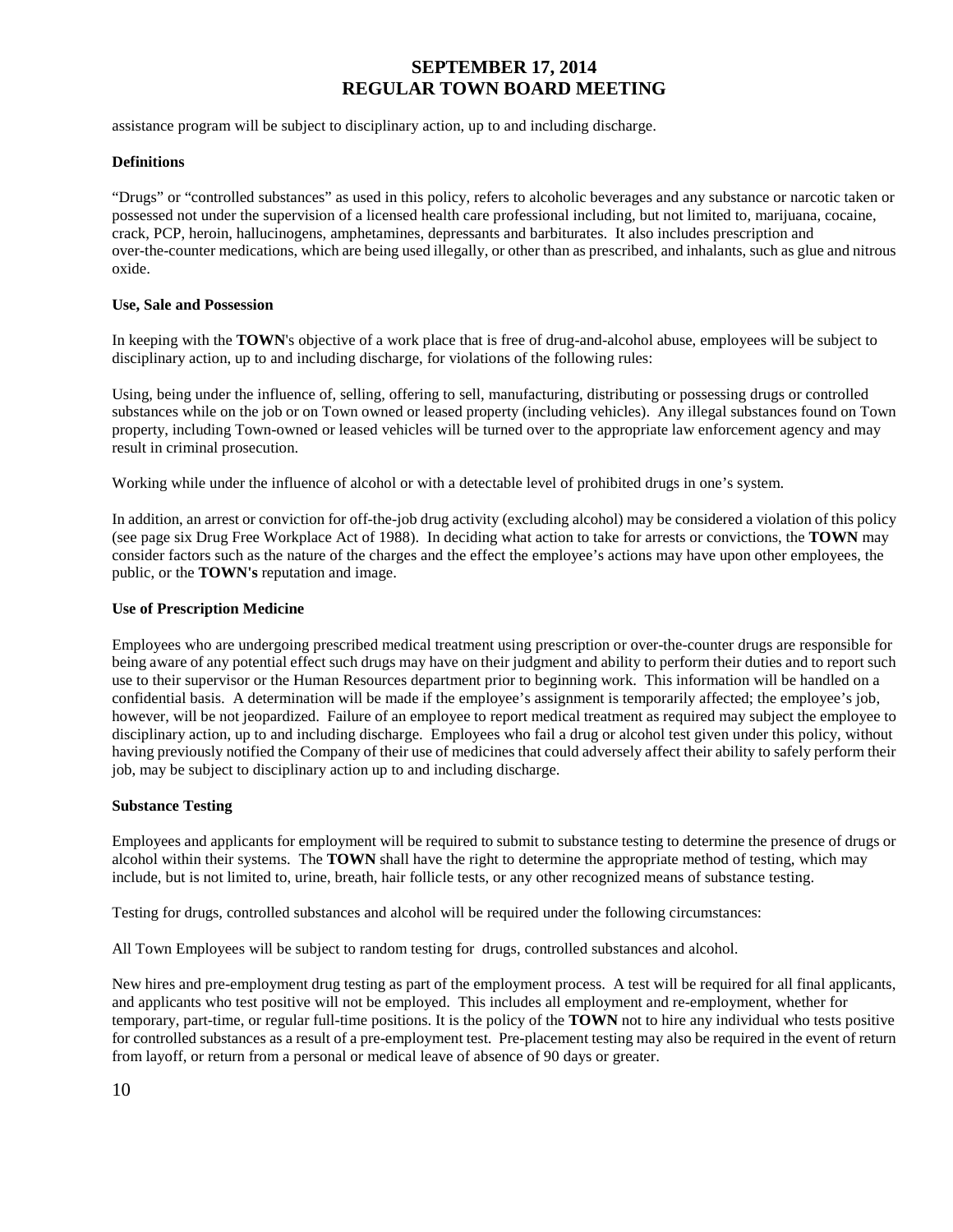#### **Accidents**

After the following type of accidents, the **TOWN** requires the employee to be tested within 24 hours.

#### **Reportable injuries**

Testing is required after a reportable injury. A reportable injury is one that involves medical treatment (other than first aid), a loss of consciousness, restriction of work or motion, requires transfer to another job, or results in lost time.

#### **Vehicle Accidents**

This section of the policy applies to drivers of any Town-owned or leased car, truck or powered piece of equipment. It also applies to anyone receiving a car allowance for a leased or rented vehicle, which is used for Town business.

#### **Property Damage**

Testing is required after accidents that cause damage to Town property (\$2,000 or greater), leased property, and employee .

Employees may be required to be evaluated by the Medical Director and/or submit to an alcohol and/or drug test if the Town has reasonable suspicion or the person is demonstrating unusual behavior. The decision to request a test will be made on factors including, but not limited to, an employee's speech, appearance, motor skills, smell, unusual behavior, performance of job duties, or an admission. A drug-related arrest or conviction (excluding alcohol) will be considered reasonable suspicion under this section, as will the possession or drug paraphernalia on Town-owned or lease premises.

Employees will be subject to drug testing as may be required by federal, state or local laws. If any provision of this policy is in conflict with any federal, state or local law or regulations, the provisions of the applicable law or regulation will control.

#### **Disciplinary Action**

A violation by any employee of any part of this policy will result in disciplinary action, up to and including discharge, even for a first offense.

As used in this policy, a *"refusal to test"* means:

- $\Box$  Failing to provide adequate breath for alcohol testing, without a valid medical explanation, after receiving notice of the requirement for breath testing.
- $\Box$  Failing to provide adequate urine or hair for controlled substances testing, without a valid medical explanation, after receiving notice of the requirement for testing.
- Engaging in conduct that obstructs the testing process, including dilution of urine samples and/or the use of so-called "masking" agents.
- $\Box$  Failure to complete the chain of custody including signatures and contact information.

The Town shall consider any refusal by an applicant to submit to the pre-placement controlled substances test under this policy to be grounds for refusing to hire the applicant.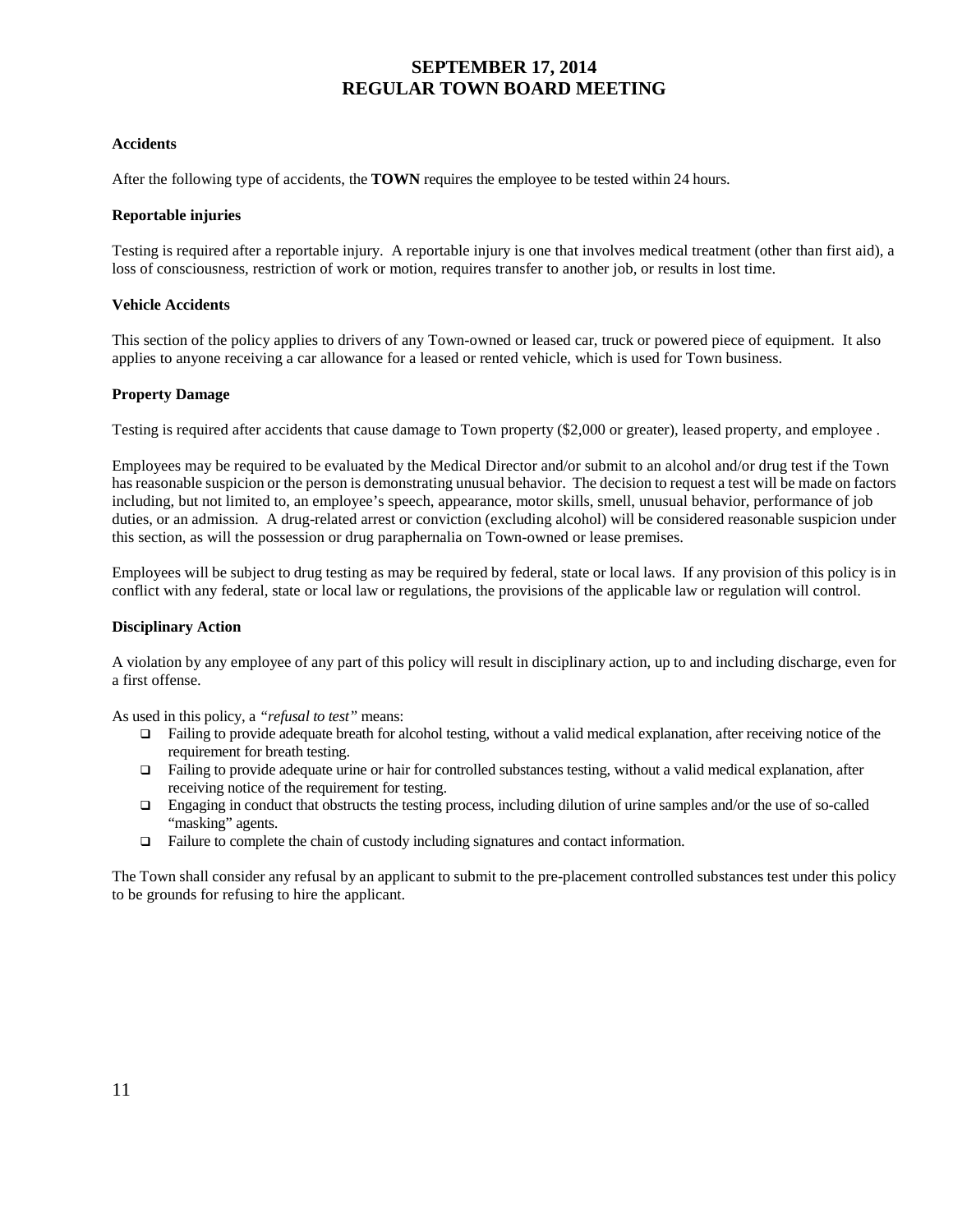Employee's Acknowledgement of Receipt and Understanding of Drug & Alcohol Policy

I, \_\_\_\_\_\_\_\_\_\_\_\_\_\_\_\_\_\_\_\_\_\_\_\_\_\_\_\_\_\_\_\_\_\_\_\_\_\_\_\_\_\_\_\_\_\_\_\_, hereby acknowledge the receipt of a copy of the **TOWN OF BATAVIA DRUG & ALCOHOL POLICY** regarding Substance Abuse. I have read and familiarized myself with the policy's contents and I understand my responsibility for adhering to this policy. I agree to abide by **TOWN** rules and procedures as outlined in the policy.

Received on \_\_\_\_\_\_\_\_\_\_\_\_\_\_\_\_\_\_\_\_\_

Employee Signature \_\_\_\_\_\_\_\_\_\_\_\_\_\_\_\_\_\_\_\_\_\_\_\_\_\_\_\_\_\_\_\_\_\_\_

Supervisor's Signature \_\_\_\_\_\_\_\_\_\_\_\_\_\_\_\_\_\_\_\_\_\_\_\_\_\_\_\_\_\_\_\_\_

Completed Receipt Must Be Filed in Employee's Personnel File

#### **DRUG FREE WORKPLACE ACT OF 1988**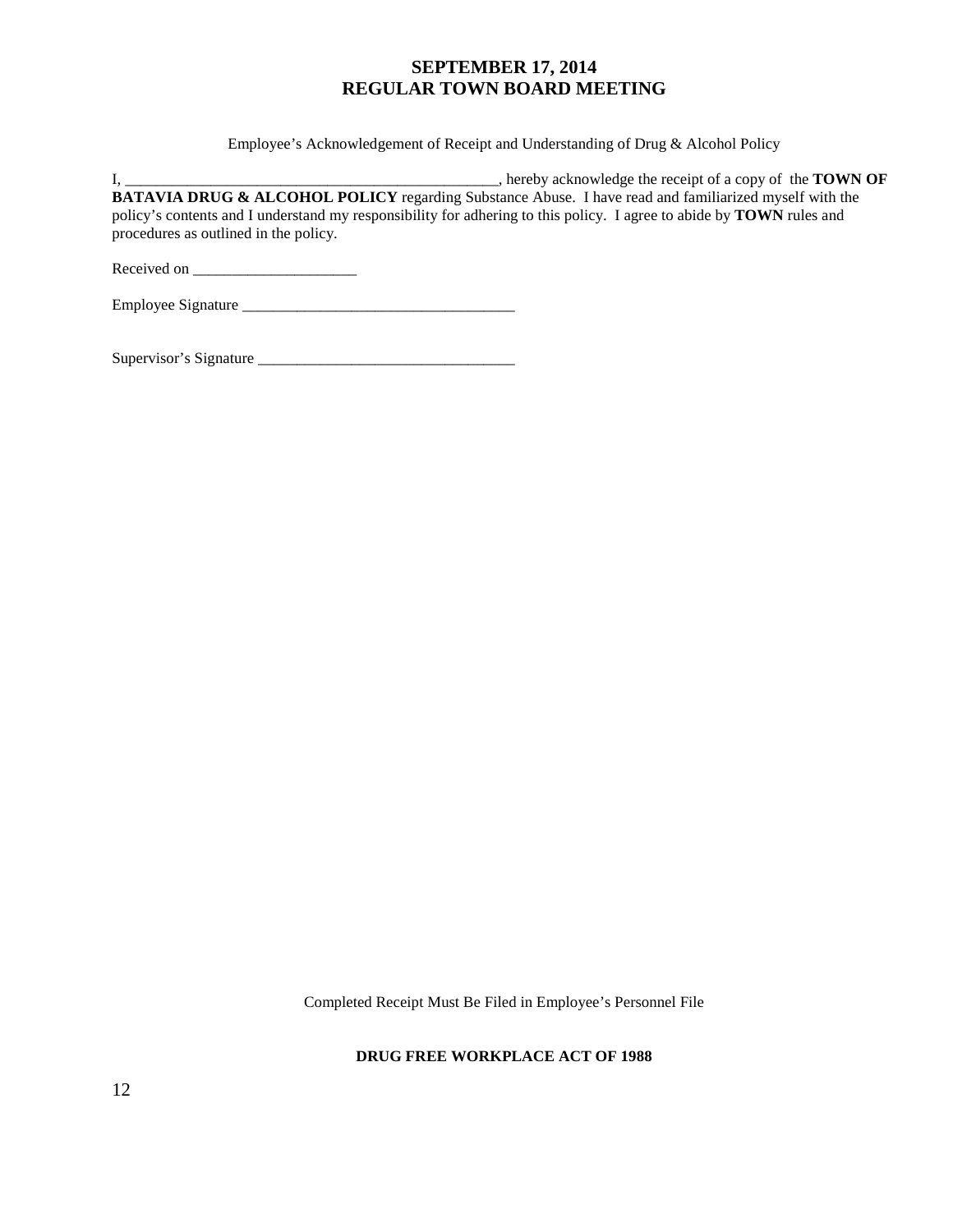The **TOWN OF BATAVIA** is an employer subject to the Drug Free Workplace Act of 1988 because it is involved in federal contracts from time to time.

The unlawful manufacture, distribution, dispensation or possession or use of a controlled substance in the workplace or while conducting Town business off premises is prohibited. This has been a long-standing policy and indicates that violations of this type may result in disciplinary actions including discharge.

Under the Drug Free Workplace Act, employees must, as a condition of employment, abide by the terms of this policy. Employees must report to the **TOWN** any conviction under a criminal drug statute for a violation occurring in the workplace or off premises while conducting Company business with five days of the conviction. The **TOWN** is required to notify any contracting federal agencies within ten days of such notice.

I have received this policy and agree to abide by its' terms.

Employee's Name (print) \_\_\_\_\_\_\_\_\_\_\_\_\_\_\_\_\_\_\_\_\_\_\_\_\_\_\_\_\_\_\_\_\_\_\_\_\_\_\_\_

Employee's Signature

Date  $\Box$ 

Supervisor's Signature \_\_\_\_\_\_\_\_\_\_\_\_\_\_\_\_\_\_\_\_\_\_\_\_\_\_\_\_\_\_\_\_\_\_\_\_\_\_\_\_\_\_\_\_\_\_\_

Completed Receipt Must Be Filed in Employee's Personnel File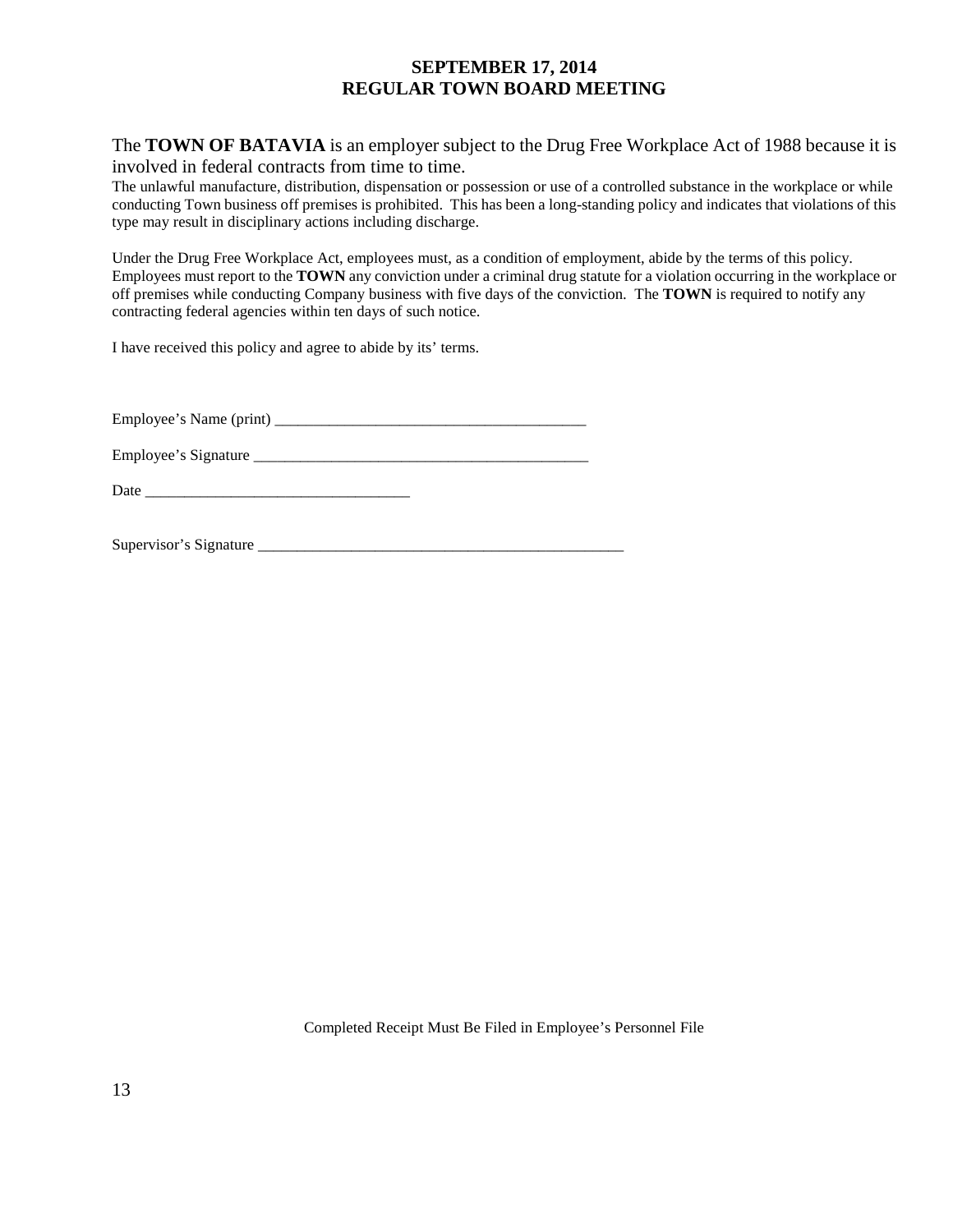## **RESOURCES AVAILABLE TO YOU**

#### **ROYAL EMPLOYER SERVICES - 1-888-244-0680 430 East Main Street Batavia, New York 14020**

The Employee Assistance Program is offered to you and your family members free of charge. This service is fully paid for by the Town. They offer a variety of counseling services.

**MEDICAL CLINIC – WORK FIT MEDICAL, LLC 585-343-0334**

#### **IF YOU HAVE MEDICAL BENEFITS WITH THE TOWN OF BATAVIA:**

Your Medical Plan offers a wide range of comprehensive benefits, check your Summary of Benefit Sheet. **www.univerahealthcare.com**

#### **GENESEE, ORLEANS COUNCIL ON ALCOHOLISM & SUBSTANCE ABUSE**

This community resource provides counseling services based on a sliding fee schedule.

## **Any services that you seek are strictly confidential. If you need any assistance, you can see your Human Resources Representative.**

## **RESOLUTION NO. 169:**

Councilman Zambito offered the following:

## **AUTHORIZATION TO PURCHASE GLENN SHEPARD TRAINING HANDBOOK TOOLKIT**

**RESOLVED,** the Batavia Town Board hereby authorizes the purchase of Glenn Shepard's Manager's Handbook Toolkit at a cost of two hundred, ninety-nine dollars (\$299.00); and be it

**FURTHER RESOLVED,** the expenditure will be appropriated from line item A9089.402.

**Second by: Councilman Lang Ayes:** Zambito, Lang, Michalak, Post **APPROVED by unanimous vote** (4-0)

## **RESOLUTION NO. 170:**

Councilman Lang offered the following:

**Univera 1-800-499-1275**

**585-343-1124**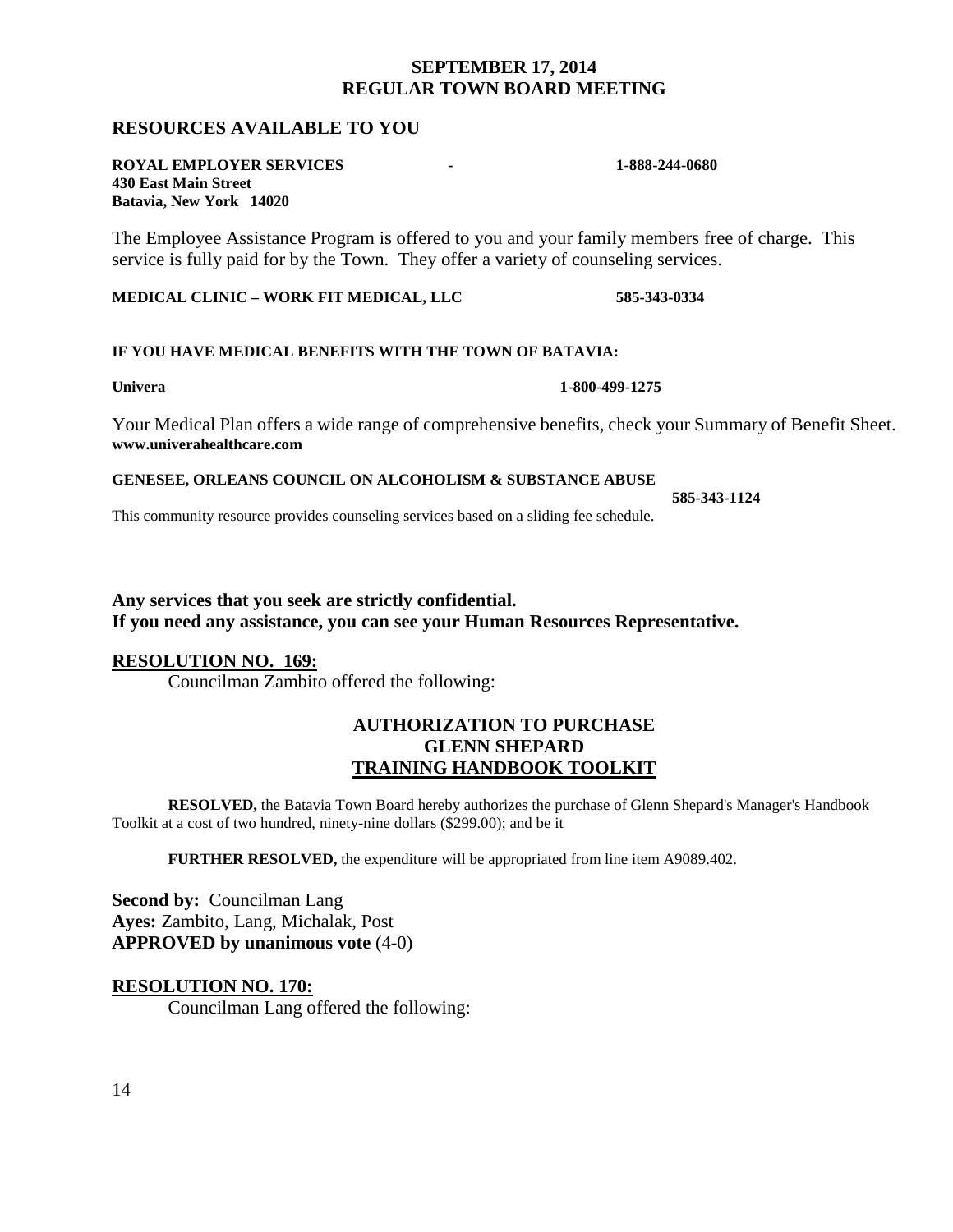## **RESOLUTION TO AUTHORIZE PURCHASE OF PANASONIC TOUGHBOOK**

**RESOLVED,** the Batavia Town Board hereby authorizes one (1) Panasonic Toughbook Notebook Computer for the Water/Wastewater Department at a cost of \$1,690.00 purchased from Newegg; and be it further

**RESOLVED,** the expenditures will be appropriated from line items:

| SW8340.200  | \$1,267.50 |
|-------------|------------|
| SS18120.200 | \$ 211.25  |
| SS28120.200 | \$ 211.25  |

**Second by: Councilman Zambito Ayes:** Lang, Zambito, Michalak, Post **APPROVED by unanimous vote** (4-0)

## **RESOLUTION NO. 171:**

Supervisor Post offered the following:

## **UNIFIED COURT SYSTEM ACCEPTANCE OF CREDIT CARDS**

**WHEREAS,** over the past several years the Office of Court Administration -New York State Unified Court System has provided the Town Court with a credit card terminal to accept credit cards for payments of fines, surcharges, bail or other charges in Town Court; and

**WHEREAS,** there are no fees incurred by the consumer with the current credit card payment program; and

**WHEREAS,** the Office of Court Administration is implementing a new system in which a service fee, estimated to be 2.99% of the amount charged, will be assessed to anyone who uses a credit card for payment; and

**WHEREAS,** a new credit card terminal will be issued to the court to process the payments and fees .

## **NOW, THEREFORE,**

**BE IT RESOLVED** the Batavia Town Board hereby acknowledges the Town Court will receive a new credit card terminal from the Office of Court Administration, which assesses a service fee of approximately 2.99% f the amount charged , and be it

**FURTHER RESOLVED,** the Supervisor is authorized to execute the W-9 form as requested by the Office of Court Administration.

15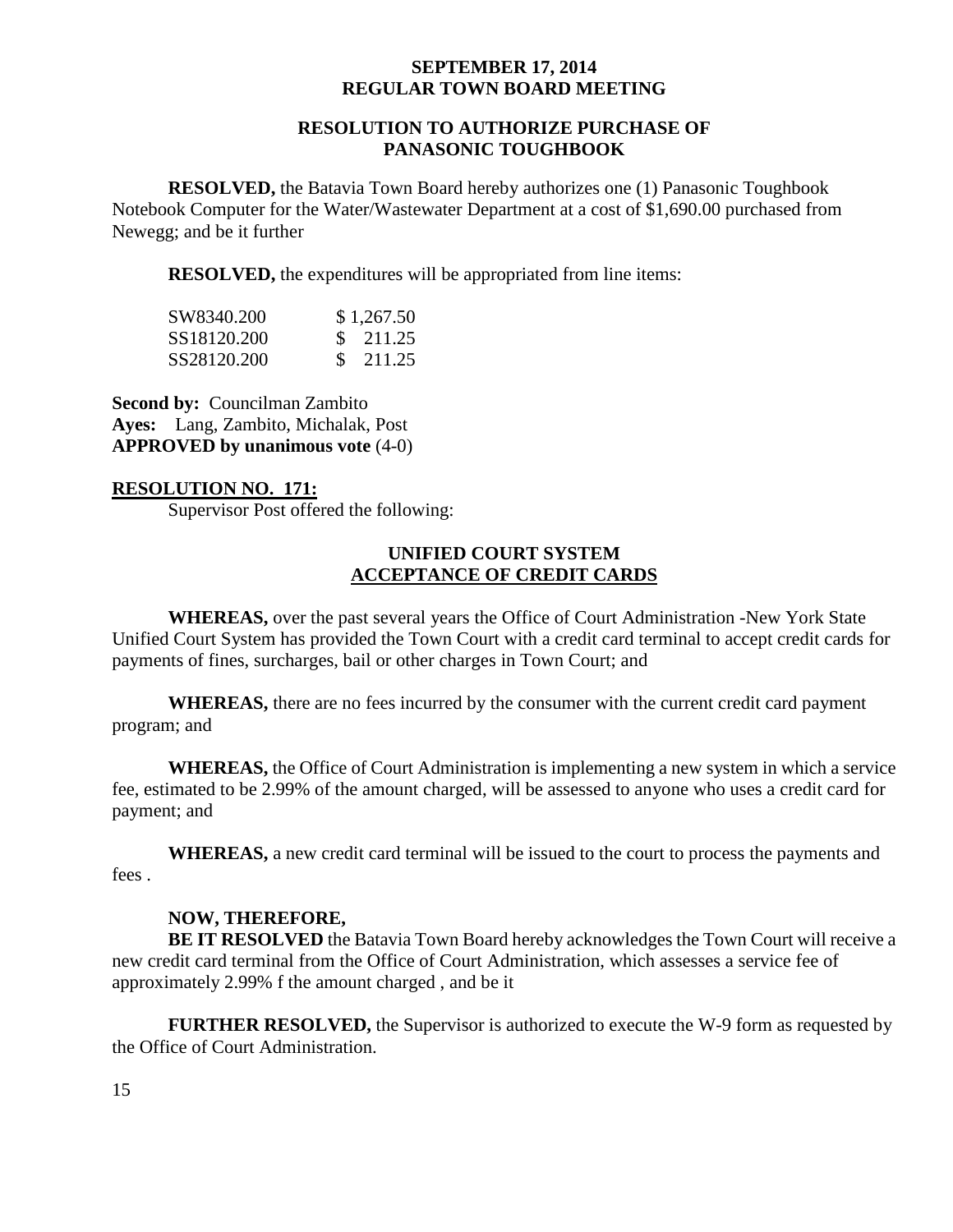## **Second by:** Councilman Zambito **Ayes:** Post, Zambito, Lang, Michalak **APPROVED by unanimous vote** (4-0)

## **RESOLUTION NO. 172:**

Councilwoman Michalak offered the following:

## **AUTHORIZING BUDGET TRANSFERS FOR 2014**

**RESOLVED,** the Batavia Town Board hereby authorizes the following Budget Transfers:

| <b>General Fund:</b>          |                                         |                                   |  |  |
|-------------------------------|-----------------------------------------|-----------------------------------|--|--|
| From                          | Amount                                  | To                                |  |  |
| A1620.200 Building Equip      | 1000.00                                 | A1220.200 Supervisor Equip        |  |  |
| A1355.200 Assessor Equip      | 967.00                                  | A1355.400 Assessor Contr          |  |  |
| A1989.400 Misc Exp            | 1100.00                                 | A1320.400 Auditor                 |  |  |
| A1620.200 Building Equip      | 968.00                                  | A7510.200 Historic Prog Equip     |  |  |
| A1989.400 Misc Exp            | 2700.00                                 | A9089.800 In lieu of              |  |  |
| A8030.400 R&D                 | 4386.00                                 | A8120.200 Sewer Imp Thruway Equip |  |  |
| A8030.400 R&D                 | 1141.00                                 | A3310.400 Traffic Control         |  |  |
| Highway                       |                                         |                                   |  |  |
| DA5110.103 Gen Rep Per Svc    | 10,000.00                               | DA5142.103 Snow Rem Pers Svc OT   |  |  |
| DA5110.400 Gen Rep Contr      | 199,000.00<br>DA5142.400 Snow Rem Contr |                                   |  |  |
| DA5148.100 Svc Other Pers Svc | DA5148.400 Svc Other Contr<br>1361.00   |                                   |  |  |
| <b>Sanitary Sewer I</b>       |                                         |                                   |  |  |
| SS1-2680 Insurance Recoveries | SS1-8120.400 San Swr Contr<br>501.96    |                                   |  |  |
| <b>Sanitary Sewer 2</b>       |                                         |                                   |  |  |
| SS2-2680 Insurance Recoveries | 501.96<br>SS2-8120.400 San Swr Contr    |                                   |  |  |
| Water                         |                                         |                                   |  |  |
| SW2680 Insurance Recoveries   | 3011.77                                 | SW8340.400 Trs Dist Contr         |  |  |

**Second by**: Councilman Zambito **Ayes:** Michalak, Zambito, Lang, Post **APPROVED by unanimous vote** (4-0)

## **RESOLUTION NO. 173:**

Councilman Zambito offered the following:

# **RESOLUTION TO APPROVE SANITARY SEWER EASEMENTS**

## **FOR THE WEST MAIN STREET ROAD SANITARY SEWER DISTRICT**

**WHEREAS**, the Town of Batavia has awarded the contract for the construction of sanitary sewer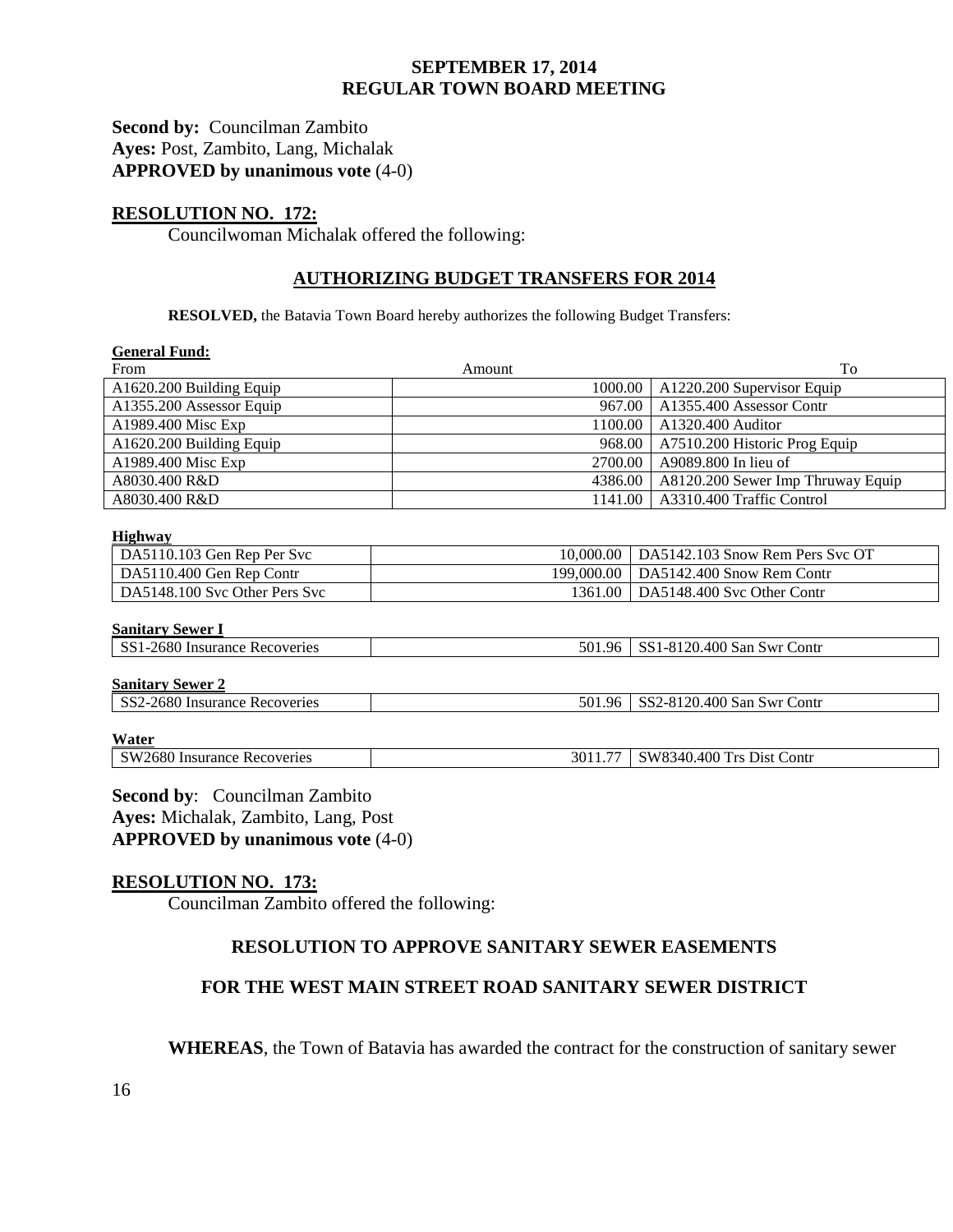lines and appurtenances as part of the West Main Street Road Sanitary Sewer District, and

**WHEREAS**, the Contractor needs various easements in order to install these sewer lines, and

**WHEREAS**, the Town of Batavia needs these various easements in order to hereinafter operate and maintain these lines, and

**WHEREAS**, the required owners of real property have or will sign Sanitary Sewer Easements granted to the Town of Batavia.

**NOW, THEREFORE, BE IT RESOLVED** by the Town Board of the Town of Batavia, New York, that certain Sanitary Sewer Easements granted by the owners of real property, as hereinafter set forth, running to the Town of Batavia are hereby approved and accepted with regard to the parcels of lands set forth in the Easements, and the Supervisor is hereby authorized to execute on behalf of the Town of Batavia any documents necessary to record the following Easements:

- 1. From Batavia Congregation of Jehovah's Witnesses, Inc. regarding Tax Map No. 7.-1-93, dated January 13, 2014; designated as "Sanitary Easement No. 15".
- 2. From Ruth E. Heintz, regarding Tax Map No. 7.-1-94, dated January 17, 2014; designated as "Sanitary Easement No. 14".
- 3. From National Fuel Gas Distribution Corporation regarding Tax Map No. 7.-1-35, dated February 11, 2014; designated as "Sanitary Easement No. 16".

**Second by: Councilman Lang Ayes:** Zambito, Lang, Michalak, Post **APPROVED by unanimous vote** (4-0)

## **RESOLUTION NO. 174:**

Councilman Lang offered the following:

## **SERGI CONSTRUCTION INCORPORATED APPROVAL OF CHANGE ORDER NO. 3 CREEK/EAST ROADS WATER IMPROVEMENTS**

**WHEREAS,** Sergi Construction, Incorporated is under contract with the Town of Batavia for the Creek/East Roads Water Improvements; and

**WHEREAS,** An additional water service was added to the project; and

**WHEREAS,** Sergi Construction, Incorporated has submitted a change order request for the requested revisions in the amount of one thousand, four hundred dollars (\$1,400.00) and increasing the Lump Sum contract to the amount of nine hundred, sixty-six thousand, seven hundred, thirty three dollars and ninety-three cents (\$966,733.93), as shown on the attached Change Order No.3; and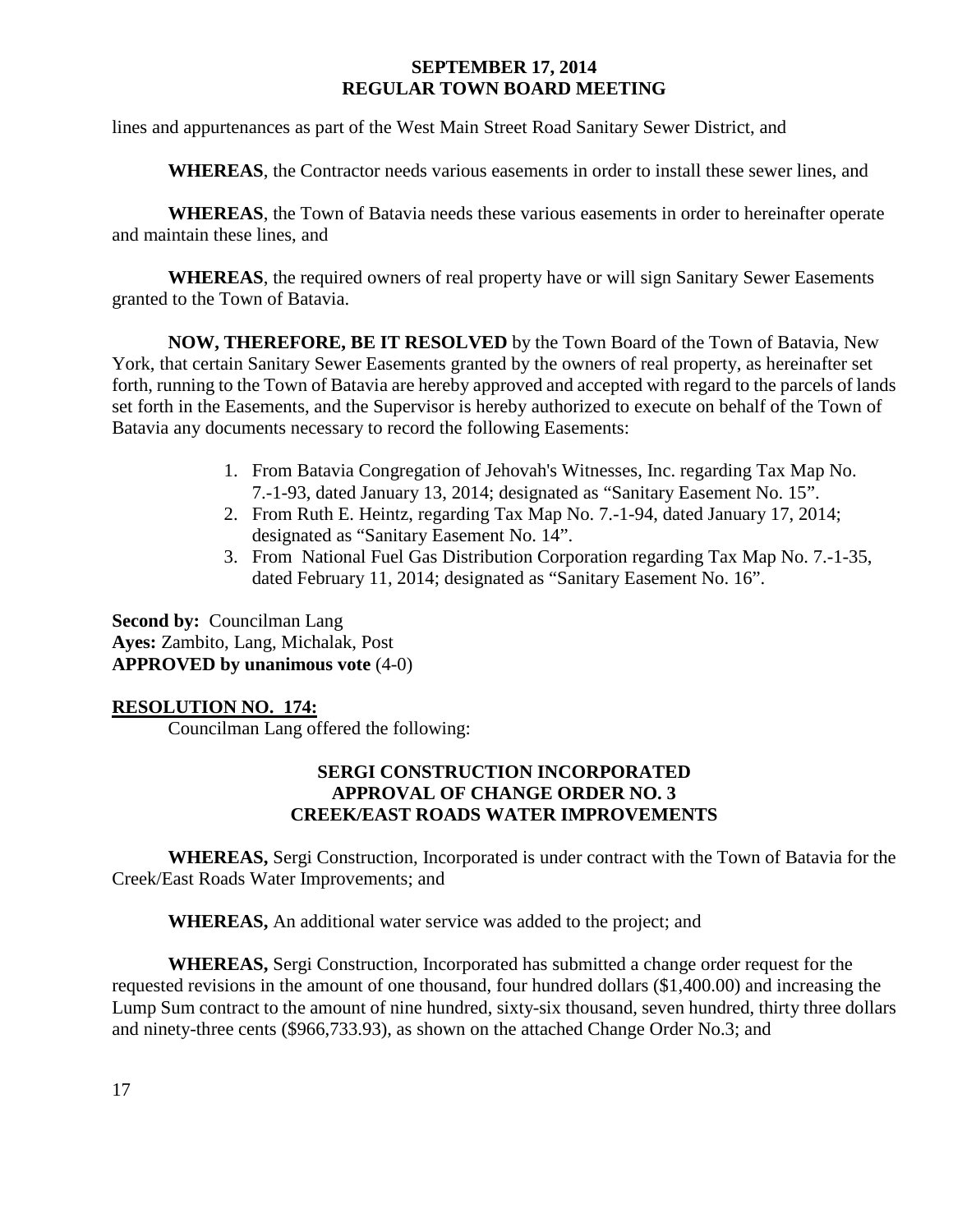**WHEREAS,** the Town Engineer has reviewed the change order request and recommends approval of the change order request.

# **NOW, THEREFORE, BE IT**

**RESOLVED,** the Town of Batavia hereby approves Change Order No.3and authorizes the Supervisor to execute the attached Change Order No.3 in the amount of one thousand, four hundred dollars (\$1,400.00) and changing the contract to a Lump Sum contract in the amount of nine hundred, sixty-six thousand, seven hundred, thirty three dollars and ninety-three cents (\$966,733.93). The approved change order is subject to approval by USDA-Rural Development.

**Second by: Councilwoman Michalak Ayes:** Lang, Michalak, Zambito, Post **APPROVED by unanimous vote** (4-0)

## **RESOLUTION NO. 175:**

Supervisor Post offered the following:

## **AUTHORIZATION TO ENTER INTO AGREEMENT FOR THE IMPLEMENTATION OF CONSOLIDATED FUNDING AWARD RECEIVED FROM THE NEW YORK STATE ENERGY RESEARCH AND DEVELOPMENT AUTHORITY**

**WHEREAS,** the Town of Batavia ("Town") has received a 2013 Consolidated Funding Award (CFA) for a New York State Energy Research and Development Authority (NYSERDA) Cleaner, Greener Community Grant in the amount of \$175,000.00 for Green Genesee/Smart Genesee Road Map project, (CFA #31078/Contract #39518); and

**WHEREAS**, the balance of the project cost not covered by the grant will be shared with the project's partners; Towns of Batavia, Oakfield and Alabama, Village of Oakfield, Genesee County, NY Green, and Genesee County Economic Development Center who have committed up to \$169,835.00 in combination of cash and in-kind services, and

**WHEREAS**, Conservation Connects was identified as the lead consultant for the project in the grant application and as such is approved by NYSERDA.

## **NOW, THEREFORE BE IT**

**RESOLVED**, that the Batavia Town Board hereby authorizes the Supervisor to execute the agreement between New York State Energy Research and Development Authority and the Town of Batavia evidencing the Grant and all forms and documents related thereto.

**Second by: Councilman Lang Ayes:** Post, Lang, Michalak, Zambito **APPROVED by unanimous vote** (4-0)

## **RESOLUTION NO. 176:**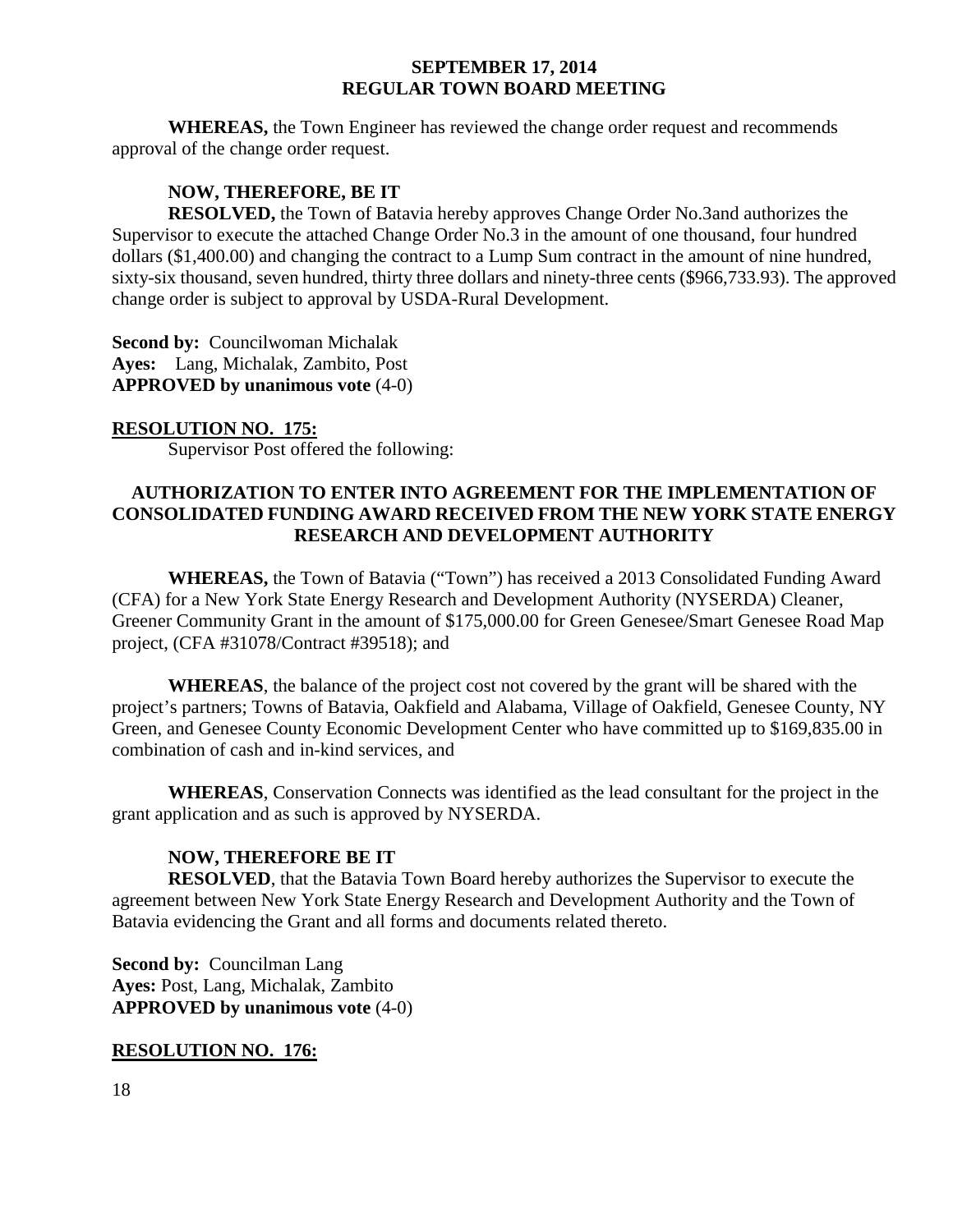Councilwoman Michalak offered the following:

# **EMAIL FILTERING SERVICES HURRICANE TECHNOLOGIES, INCORPORATED**

**WHEREAS,** the current Sonic Wall SPAM filtering appliance is no longer effective; and

**WHEREAS,** Hurricane Technologies, Incorporated provided a proposal for SPAM Email Filtering at a cost of fifty-two dollars and eighty cents (\$52.80) per month (proposal attached).

# **NOW, THEREFORE, BE IT**

**RESOLVED,** the Batavia Town Board authorizes the SPAM email filtering from Hurricane Technologies, Incorporated at a monthly cost of fifty-two dollars and eighty cents (\$52.80), and be it

**FURTHER RESOLVED,** the Supervisor is hereby authorized to execute the proposal.

**Second by**: Councilman Zambito **Ayes:** Michalak, Zambito, Lang, Post **APPROVED by unanimous vote** (4-0)

## **RESOLUTION NO. 177:**

Councilman Zambito offered the following:

## **TOWNLINE WATER PROJECT SEQR RESOLUTION - NEGATIVE DECLARATION**

## **WHEREAS,**

- 1) In accordance with the New York State Environmental Quality Review regulations (SEQR), the Town Board of the Town of Batavia announced its intent to serve as Lead Agency on August 13, 2014, to conduct an environmental review of public water supply improvements within the service area of the Townline Water Project. The project will ensure a safe and reliable potable water supply and fire protection for residents in portions of the Towns of Batavia, Oakfield, Elba and Stafford.
- 2) The Batavia Town Board has determined that the proposed action is a Type I action as defined under SEQR, as the action requires approval of plans by the NYS Department of Health and as portions of the project are located in an Genesee County Agricultural District.
- 3) The Batavia Town Board, in its capacity of Lead Agency, has caused to be prepared an environmental assessment of the significance of and potential environmental impact of the action described above.
- 4) On August 18, 2014, the Batavia Town Board notified the Involved Agencies of its intention to act as Lead Agency for this project and circulated Part 1 of the full Environmental Assessment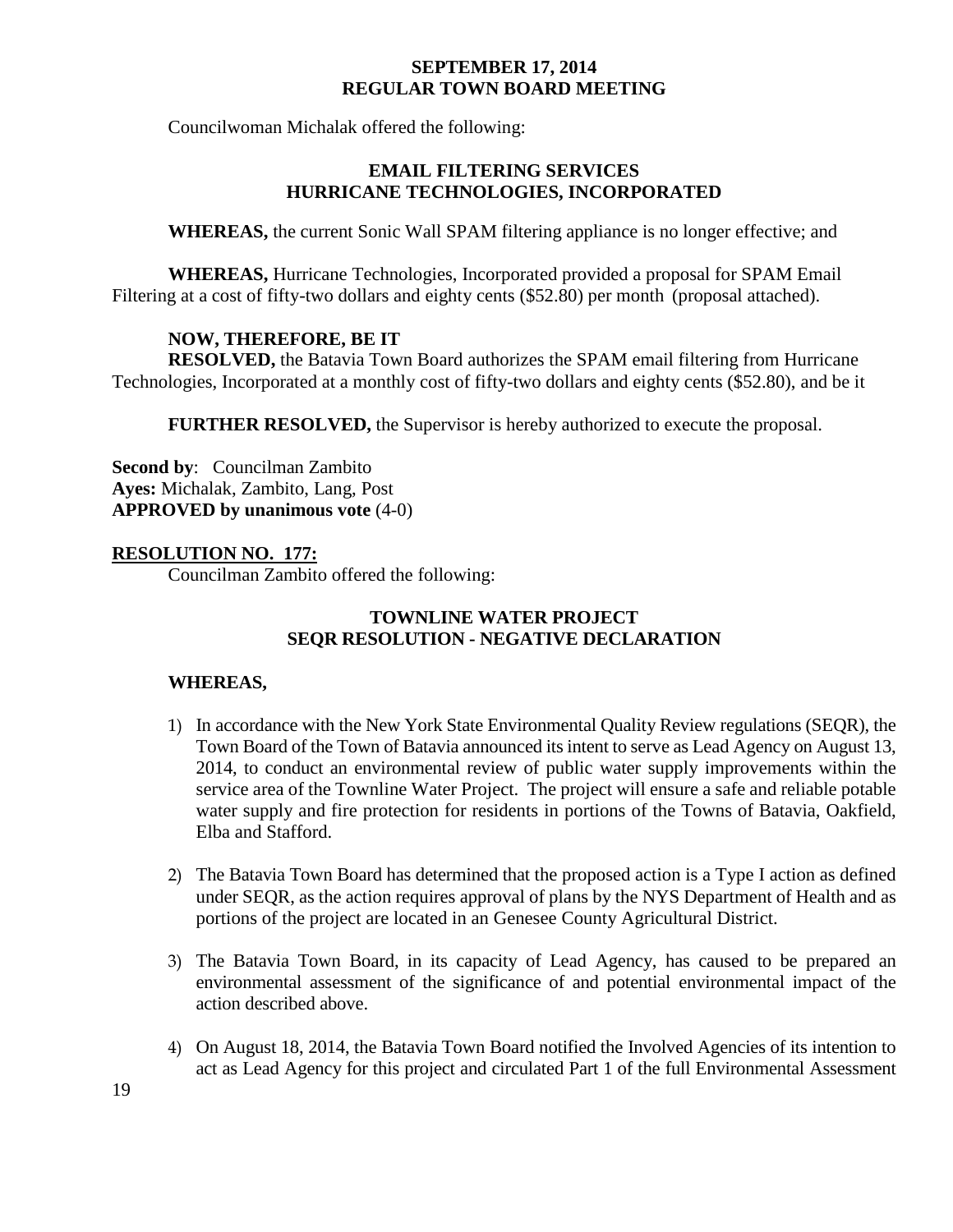Form. None of the Involved Agencies objected to the Batavia Town Board acting as Lead Agency.

## **NOW THEREFORE BE IT RESOLVED,**

The Town Board of the Town of Batavia declares that it will serve as Lead Agency for the water system improvements proposed under the Townline Water Project; and,

The Town Board declares that, based on the full Environmental Assessment Form which has been prepared, the project will not result in any large or important impacts, and therefore, will not have a significant adverse impact on the environment. A Negative Declaration under SEQR is therefore issued for this project, and no environmental impact statement need be prepared.

**Second by:** Councilwoman Michalak **Ayes:** Zambito, Michalak, Lang, Post **APPROVED by unanimous vote** (4-0)

**SUSPEND THE RULES**-Motion Councilman Lang, second Councilman Zambito to suspend the rules to introduce an additional resolution. **Ayes:** Lang, Zambito, Michalak, Post **MOTION CARRIED by unanimous vote** (4-0)

## **RESOLUTION NO. 178:**

Supervisor Post offered the following:

## **ENVIRONMENTAL SERVICES AGREEMENT TOWNLINE ROAD PROJECT BETWEEN THE TOWN OF BATAVIA AND LABELLA ASSOCIATES**

**WHEREAS**, the Town of Batavia retained Stuart I. Brown Associates, now known as Labella Associates to complete the required environmental documents for the proposed Townline Road Water Project; and

**WHEREAS**, the level of the project, which now includes the additional areas in adjacent towns, the expedited schedule and the overall magnitude of the project, has affected the time commitment for the preparation of the Environmental Assessment; and

**WHEREAS,** Labella Associates submitted a proposal memorandum to complete the additional work at a cost not to exceed three thousand dollars and no cents (\$3,000.00).

**NOW, THEREFORE, BE IT RESOLVED,** the Batavia Town Board hereby authorizes the additional fees to complete the Townline Road Water District Environmental Review at a costs not to exceed three thousand dollars (\$3,000.00).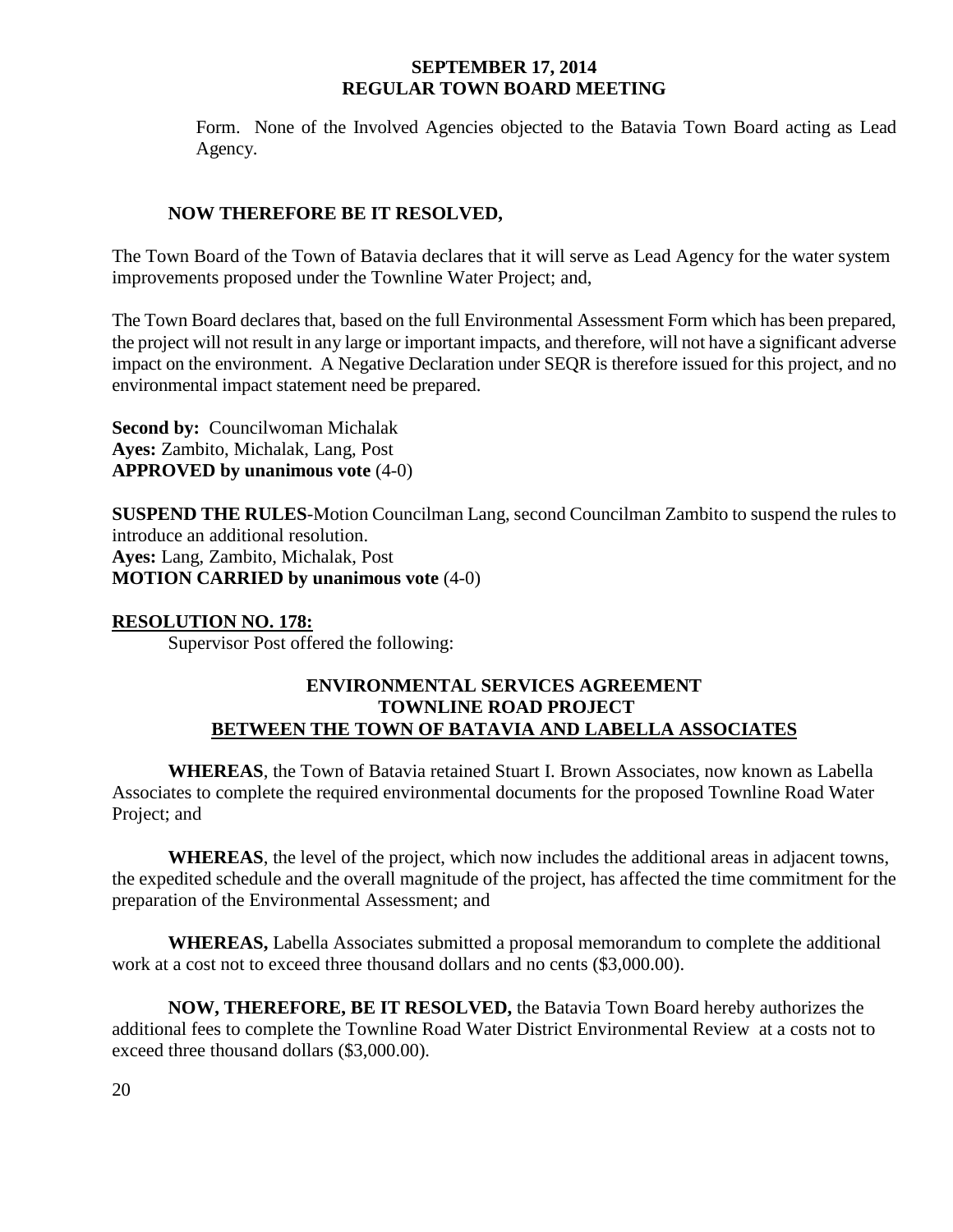**Second by:** Councilman Zambito **Ayes:** Post, Zambito, Michalak, Lang **APPROVED by unanimous vote** (4-0)

## **RESOLUTION NO. 179:**

Councilwoman Michalak offered the following:

## **ENVIRONMENTAL SERVICES AGREEMENT TOWNLINE ROAD PROJECT BETWEEN THE TOWN OF BATAVIA AND CONSERVATION CONNECTS**

**WHEREAS**, the Town of Batavia is required to complete the required environmental documents and permits for the proposed Townline Road Water Project; and

**WHEREAS**, additional threatened and endangered species field work is required which is outside of the scope of work of Labella Associates and Clark Patterson Lee; and

**WHEREAS,** Conservation Connects has submitted a proposal at the request of he Town to complete the work at a cost not to exceed One Thousand Eight Hundred Dollars and no cents (\$1,800.00).

**NOW, THEREFORE, BE IT RESOLVED,** the Batavia Town Board hereby authorizes the Supervisor to retain Conservation Connects at a costs not to exceed One Thousand Eight Hundred Dollars and no cents (\$1,800.00); and be it

**FURTHER RESOLVED,** the Supervisor is hereby authorized to execute the attached proposal agreement between the Town of Batavia and Conservation Connects.

**Second by:** Councilman Zambito **Ayes:** Michalak, Zambito, Lang, Post **APPROVED by unanimous vote** (4-0)

# **RESOLUTION NO. 180:**

Councilman Zambito offered the following:

## **RESOLUTION INCREASING BUDGETARY LINE ITEMS HIGHWAY**

**RESOLVED,** the Batavia Town Board hereby authorizes increasing expenditure line item DA5112.200 in the amount for \$32,041.00. Source of funding is from the State Aid CHIPS-DA3501.

**Second by**: Councilman Lang

21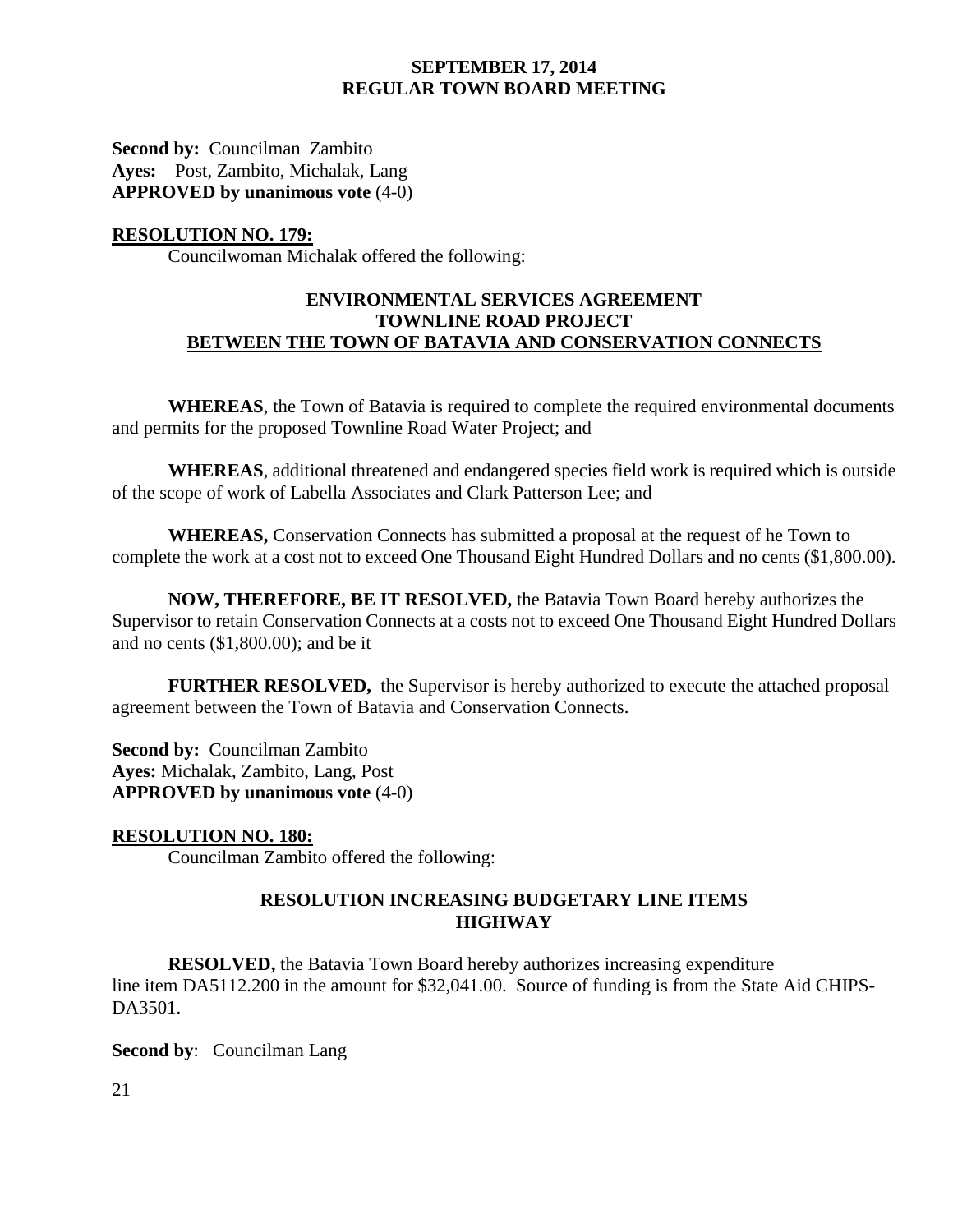## **Ayes:** Zambito, Lang, Michalak, Post **APPROVED by unanimous vote** (4-0)

**Abstract No. 9-2014:** Motion Councilman Lang, second Councilman Zambito to authorize the Supervisor to pay the following vouchers:

| General      | \$56,277.25  |
|--------------|--------------|
| Highway      | 81,583.31    |
| Sewer No. 1  | 3,750.55     |
| Sewer No. 2  | 2,414.88     |
| Water        | 27,394.96    |
| Creek        | 201,400.37   |
| West Main    | 98,489.46    |
| Pratt        | 1,800.00     |
| Townline     | 46,574.85    |
| <b>Total</b> | \$519,685.63 |

Check numbers 19278 thru 19350, ACH: \$12,290.62, Online: \$4,773.56 **Ayes:** Lang, Zambito, Michalak, Post **MOTION CARRIED by unanimous vote** (4-0)

## **DEPARTMENT REPORTS:**

## **The Town Supervisor reported on the following:**

**Highway -**Rented equipment to replace culvert on Batavia Townline Road, which was completed in less than three days. Gearing up for the winter season.

**Water/Sewer-** Maintaining pump stations and been attending to water break.

**Building/Zoning -** Permit applications continue to come in.

## **Supervisor's Report:**

**Status Report** on expenditures and revenues is available for the Board's review.

**GAM-** is tomorrow evening at 7:00 P.M. hosted by the Town of Bethany at the Bethany Town Hall.

## **COMMUNICATIONS:**

**The Town Clerk reported on the following:**

**August Town Clerk monthly report collected a** total of \$38,226.79, remitted \$33,417.72 to the Supervisor for the Local Share.

**Liquor License-** Received notification from Sunny Vineyards, Inc. of 8204 Park Road that they have applied for their liquor license renewal.